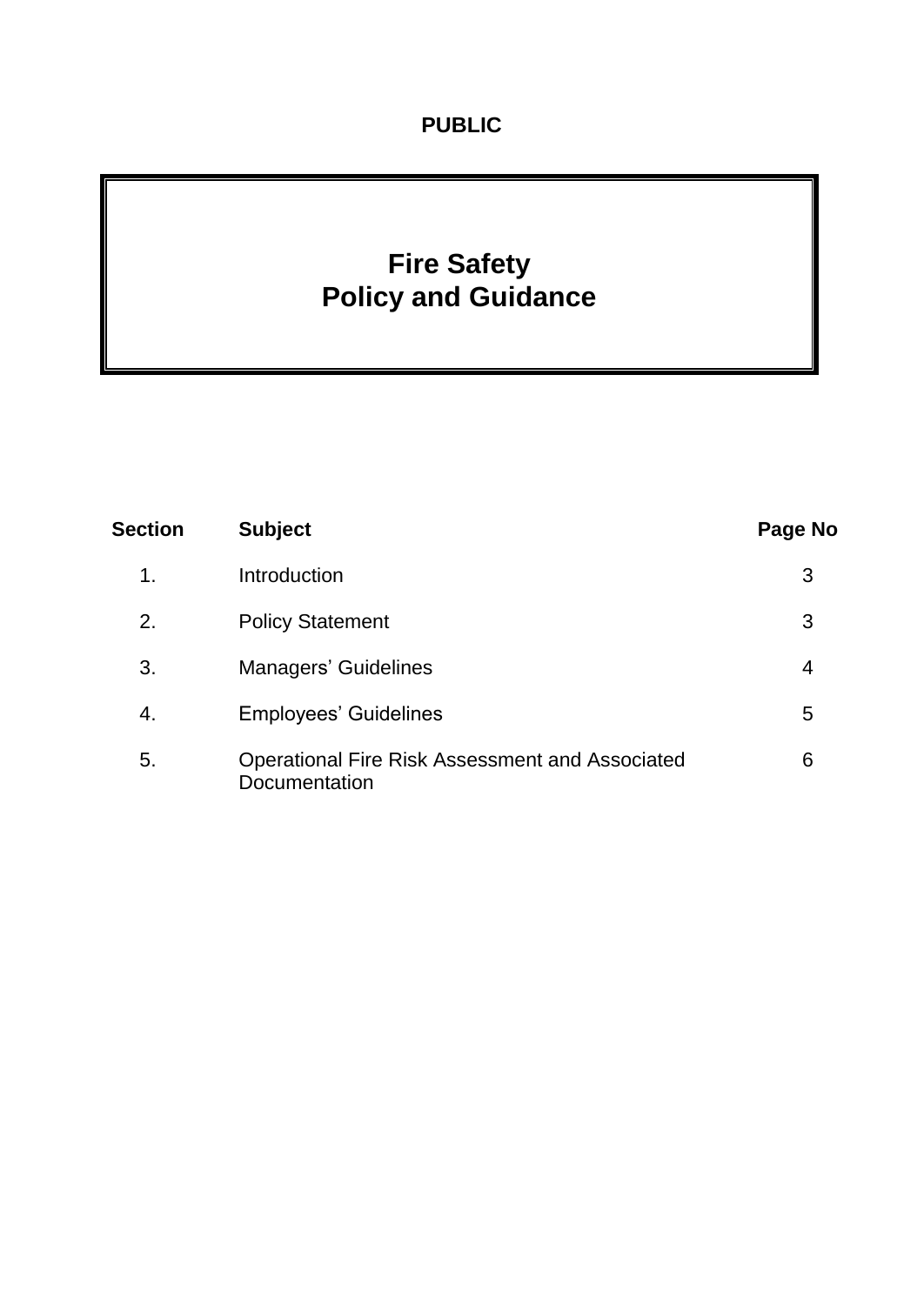| <b>Version</b> | <b>Date</b>       | <b>Detail</b>                      | <b>Author</b>           |
|----------------|-------------------|------------------------------------|-------------------------|
| 1.0            | 2006              | <b>Original Document</b>           | John Davis              |
| 1.1            | September<br>2011 | Biennial review. Minor amendments  | John Davis              |
| 1.2            | September<br>2013 | Biennial review. Minor amendments  | <b>John Davis</b>       |
| 1.3            | Sept 15           | <b>Biennial review</b>             | JD                      |
| 1.4            | November<br>2017  | Biennial review - minor amendments | <b>Jackie Griffiths</b> |

# **Links and Dependencies**

The Regulatory Reform (Fire Safety) Order 2005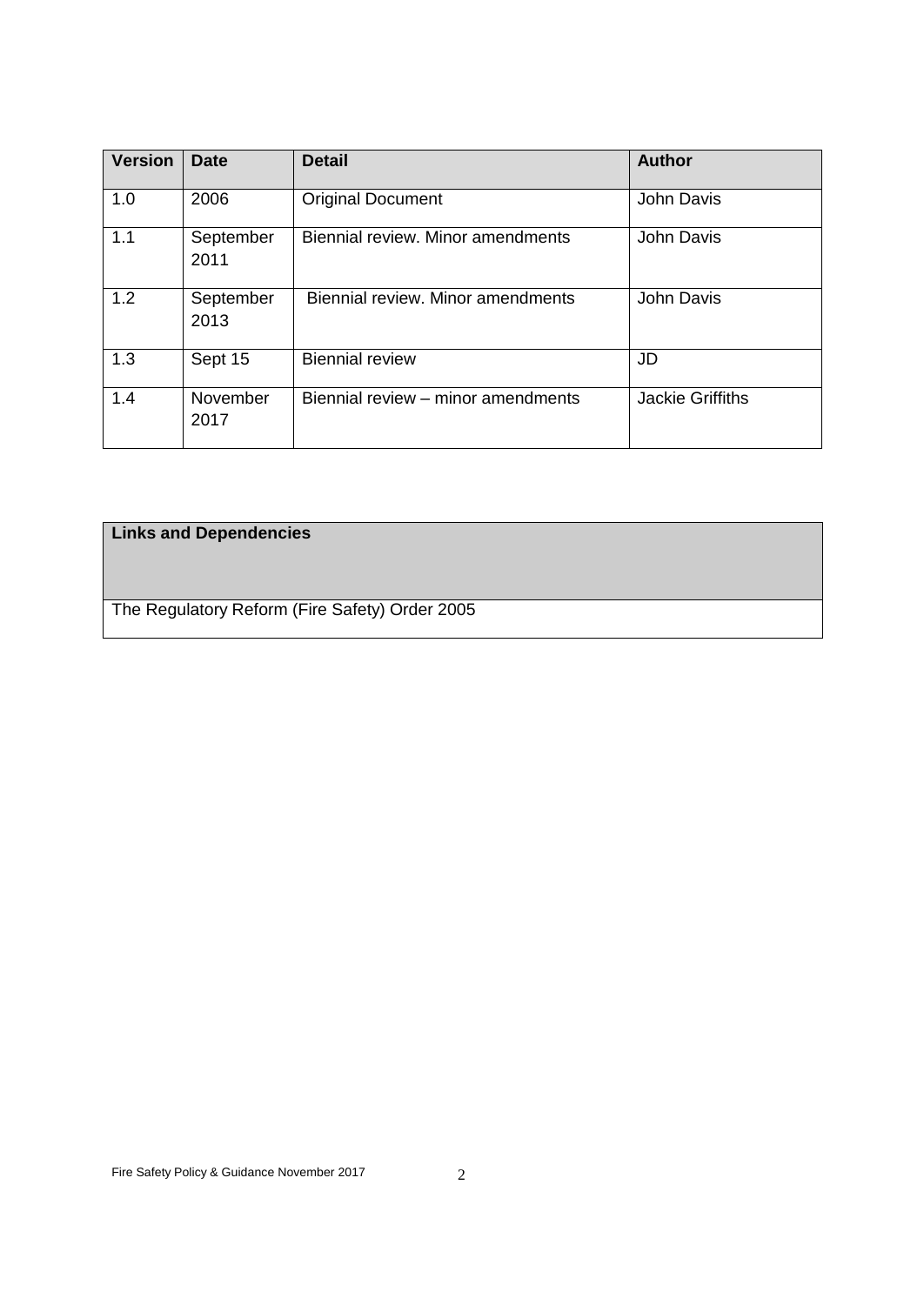### **1. Introduction**

The Regulatory Reform (Fire Safety) Order came into force on 1 October 2006 (The Order).

The Order reforms the existing laws relating to fire safety. Many pieces of legislation have been repealed including:

- The Fire Precautions (Workplace) Regulations 1997 (as amended)
- The Fire Precautions Act 1971

Fire Certificates will no longer be issued by the Fire & Rescue Service as required under current legislation for specific premises.

Instead the Order places duties on the "responsible person" (the Council) to ensure so far as it reasonably practicable, the safety of employees and non employees by putting into place general fire precautions. A suitable and sufficient Fire Risk Assessment must be undertaken to ensure the general fire precautions in place are adequate.

The Order will be enforced by the Fire & Rescue Service. The Fire Risk Assessment will be one of the documents they will request to see when visiting an establishment. All establishments must have an up to date Operational Fire Risk Assessment. The Building and Technical Assessment/Annual Premises Review, when completed, should be included within the assessment documentation. (See Section 5)

# **2. Policy Statement**

The Council will take all measures reasonably practicable to prevent or minimise the risk of fire through the undertaking of a fire risk assessment.

It is acknowledged that despite measures being in place for fire prevention it cannot be assumed that a fire will never break out. The Council will therefore put in place systems to deal with the consequences of any outbreak of fire.

These systems must be regularly monitored to ensure they are adequate, eg. fire evacuation drills, inspections of the means of escape, maintenance of fire warning systems and fire fighting equipment.

The Council will ensure that all employees are given suitable instruction on basic fire evacuation measures.

Any employees involved in activities that give rise to an increased fire risk shall be given appropriate training in fire prevention.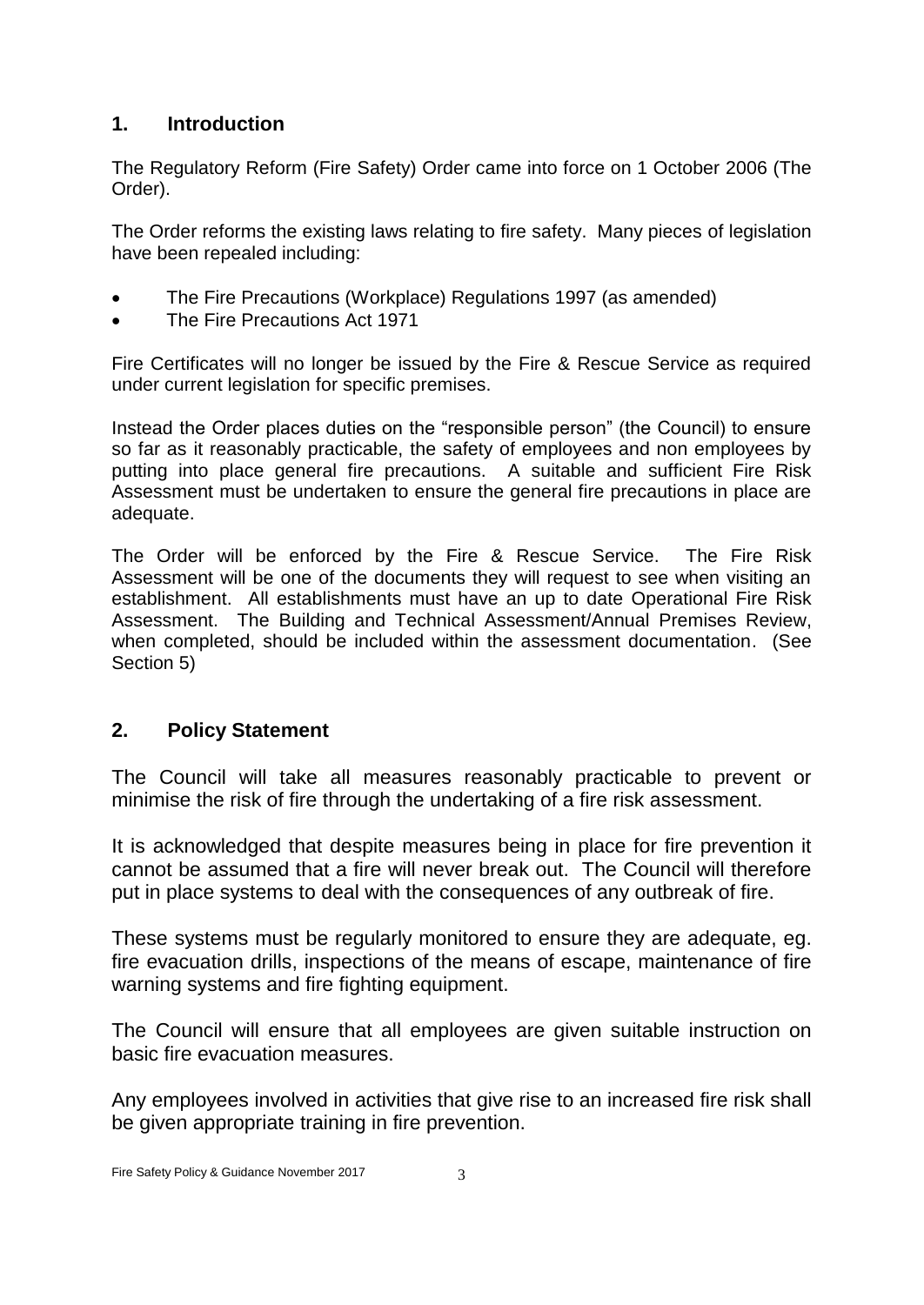All employees will be expected to report all concerns regarding fire hazards to their line manager so that appropriate action can be taken to eliminate the problem.

In the event of a fire, the safety of life shall override all other considerations. If a fire is discovered the alarm shall be raised immediately. Responsibility for summoning the Fire and Rescue Service must be detailed in the establishment Fire Evacuation procedures.

No employee will be required to attempt to extinguish a fire unless it is safe to do so. All persons must evacuate the building once the alarm has been raised and congregate at the designated assembly point/s.

Only authorised persons for the purpose of assessing whether there are signs of a fire when the alarm is raised shall re-enter the building and if a fire is found alert the Fire and Rescue Service. They shall then evacuate until the Fire and Rescue Service or the Officer in Charge of the establishment declares it safe to re-enter.

### **3. Managers' Guidelines**

As the manager in charge of an establishment/workplace you will act as the "responsible person" on behalf of the Council for that establishment/workplace.

As the responsible person you have a responsibility to ensure that general fire precautions are in place to ensure the safety of employees, service users, visitors and other relevant persons who use the premises or are in the vicinity of the premises.

The general fire precautions include duties to:

- Reduce the risk of fire on the premises.
- Reduce the risk of fire spreading.
- Ensure that means of escape are available at all times.
- Provide means of detecting, warning and fighting fire.
- Provide emergency evacuation procedures.
- Provide information, instruction and training.
- Co-operate and co-ordinate fire safety in your premises.

You also have a responsibility to ensure that a suitable and sufficient Operational Fire Risk Assessment is undertaken in order to identify persons who are exposed, the potential fire hazards and that appropriate control measures are in place.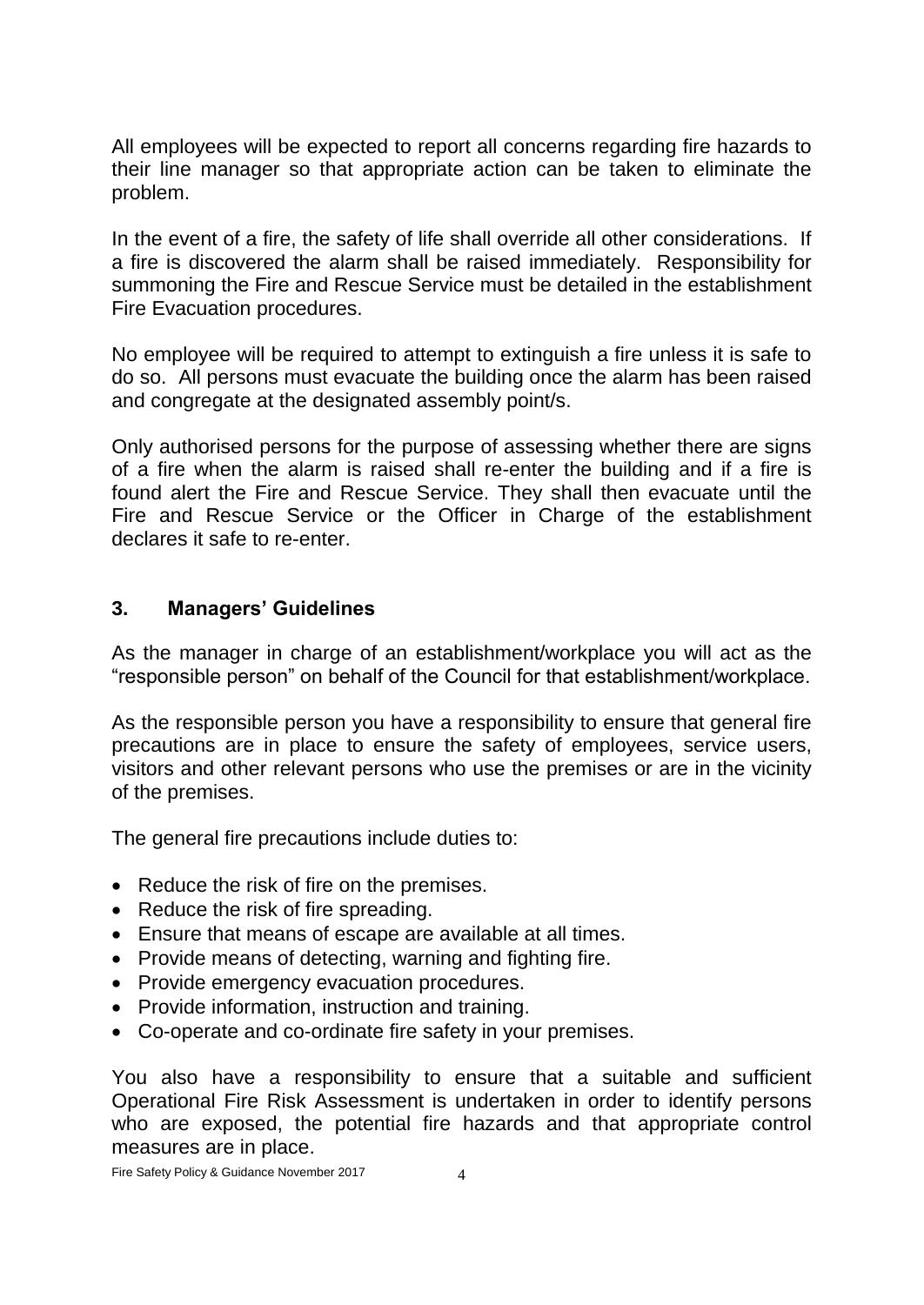The Fire Risk Assessments (Operational and Technical) must be reviewed whenever it is considered no longer valid, ie where there have been significant changes to the structure of the building/workplace or there have been significant changes in operations or work activities within the establishment. Irrespective of the above, the assessments should be reviewed on at least an annual basis to ensure they are still valid.

In order to assist with the undertaking of the Operational Fire Risk Assessment a pro-forma has been developed. (See Section 5)

The Operational Fire Risk Assessment is divided into four parts. As the manager of the establishment and 'responsible person' it is your responsibility to ensure the Operational Fire Risk Assessment is completed and associated documentation is kept up to date.

# **4. Employee Guidelines**

As an employee it is your responsibility to take reasonable care for the safety of yourself and other persons who may be affected by your acts or omissions.

In relation to fire safety it is important that you co-operate with your manager in all general fire precautions provided for your safety and the safety of others in accordance with current legislation.

In particular you should ensure you are familiar with the following:

- Fire hazards applicable to your workplace
- Action to be taken on hearing the fire alarm
- Raising the alarm, the location and operation of alarm points
- Correct method of calling the Fire and Rescue Service
- Location and use of fire fighting equipment
- Knowledge of escape routes
- Appreciation of the importance of fire doors and of the need to close all doors at the time of fire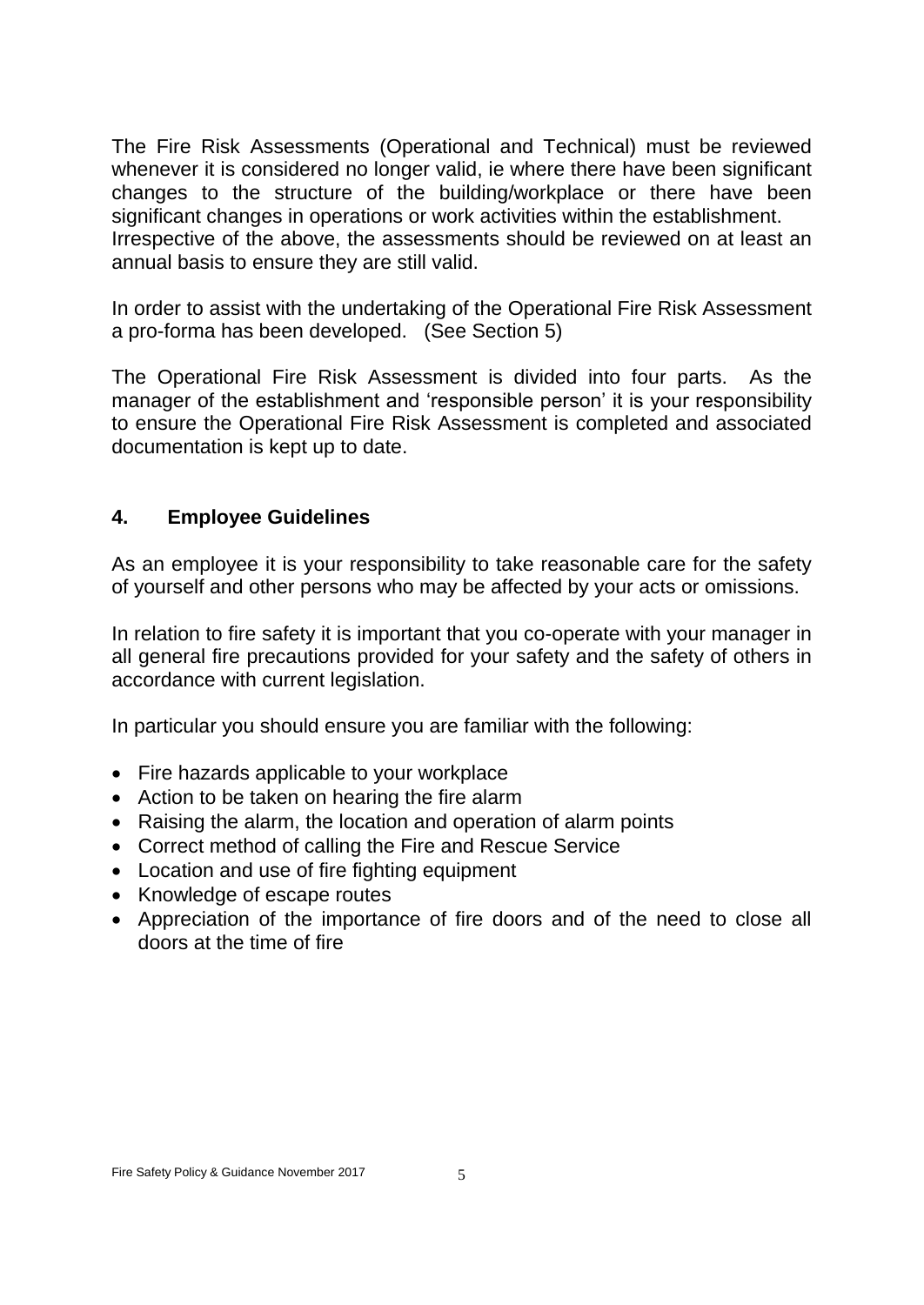**5. Fire Risk Assessment and Associated Documentation**

# **The Regulatory Reform (Fire Safety) Order 2005**

# **WORKPLACE FIRE PRECAUTIONS LEGISLATION**

# **FIRE SAFETY**

# **FIRE RISK ASSESSMENT AND**

# **ASSOCIATED DOCUMENTATION**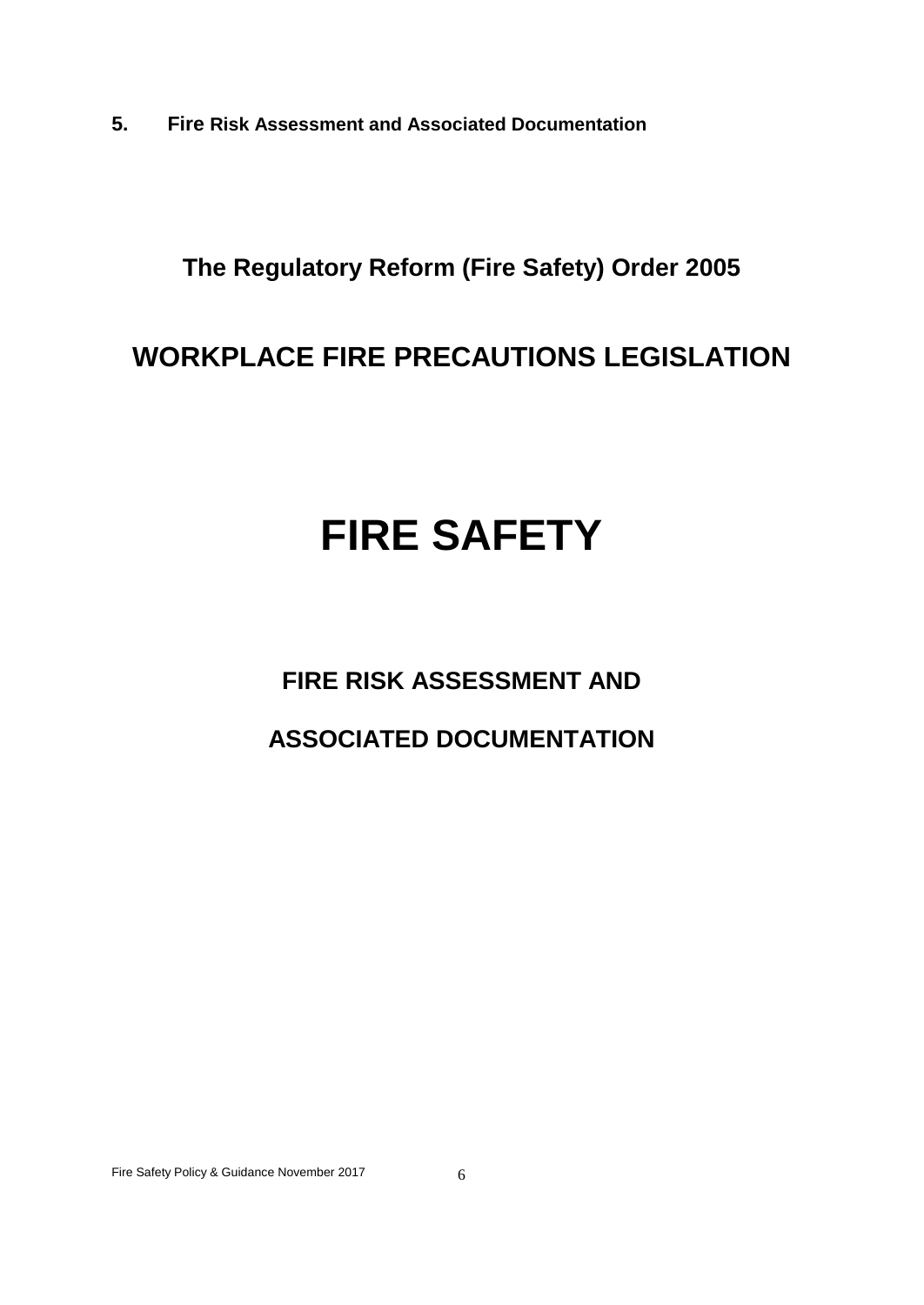#### **INTRODUCTION**

Under current Fire Safety legislation there is a requirement to undertake a 'suitable and sufficient' Fire Risk Assessment in order to assess the risk to employees and others who use the establishment and where appropriate take action to reduce the risk to an acceptable level.

The Fire Risk Assessment and associated documentation is divided into seven sections.

#### **RESPONSIBILITIES**

**General:** The head of establishment will usually have overall responsibility for fire safety (Responsible Person). He/she may nominate other responsible persons to undertake certain tasks. These must be recorded within the Fire Risk Assessment and their responsibilities clearly stated.

| <b>Section 1</b>                                                 |    | : Operational Fire Risk Assessment                               |  |                                               |             |             |
|------------------------------------------------------------------|----|------------------------------------------------------------------|--|-----------------------------------------------|-------------|-------------|
|                                                                  |    | Responsible Person : Head of Establishment or nominated person/s |  |                                               |             |             |
| <b>Section 2</b>                                                 |    | : Building and<br><b>Assessment</b>                              |  | <b>Technical</b>                              | <b>Fire</b> | <b>Risk</b> |
|                                                                  |    |                                                                  |  | Survey and Plan / Annual Premises Review      |             |             |
| Responsible Person : Property Division surveyor/competent person |    |                                                                  |  |                                               |             |             |
| <b>Section 3</b>                                                 |    | : Fire Log Book                                                  |  |                                               |             |             |
| Responsible Person : Head of Establishment or nominated person/s |    |                                                                  |  |                                               |             |             |
| <b>Section 4</b>                                                 |    | : Fire Evacuation Procedures                                     |  |                                               |             |             |
| Responsible Person : Head of Establishment or nominated person/s |    |                                                                  |  |                                               |             |             |
| <b>Section 5</b>                                                 | ÷. |                                                                  |  | <b>Test Certificates</b> (where applicable)   |             |             |
| Responsible Person :                                             |    | Competent person                                                 |  |                                               |             |             |
| <b>Section 6</b>                                                 |    | <b>Documents</b>                                                 |  | <b>Supporting Fire Safety Management</b>      |             |             |
| Responsible Person : Head of Establishment or nominated person/s |    |                                                                  |  |                                               |             |             |
| <b>Section 7</b>                                                 |    | : Archive Documentation                                          |  |                                               |             |             |
| <b>Responsible Person</b>                                        |    |                                                                  |  | : Head of Establishment or nominated person/s |             |             |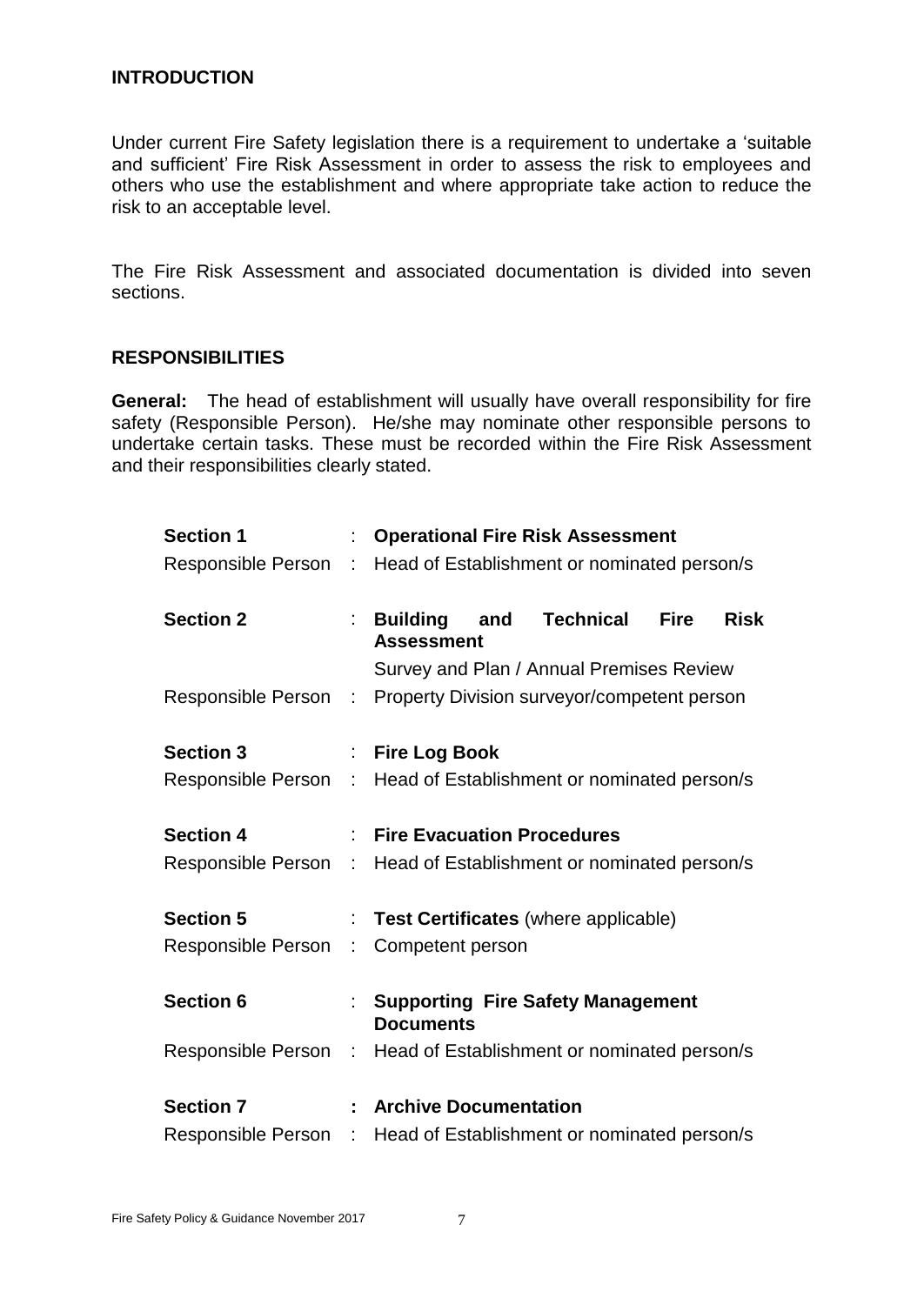# **OPERATIONAL FIRE RISK ASSESSMENT**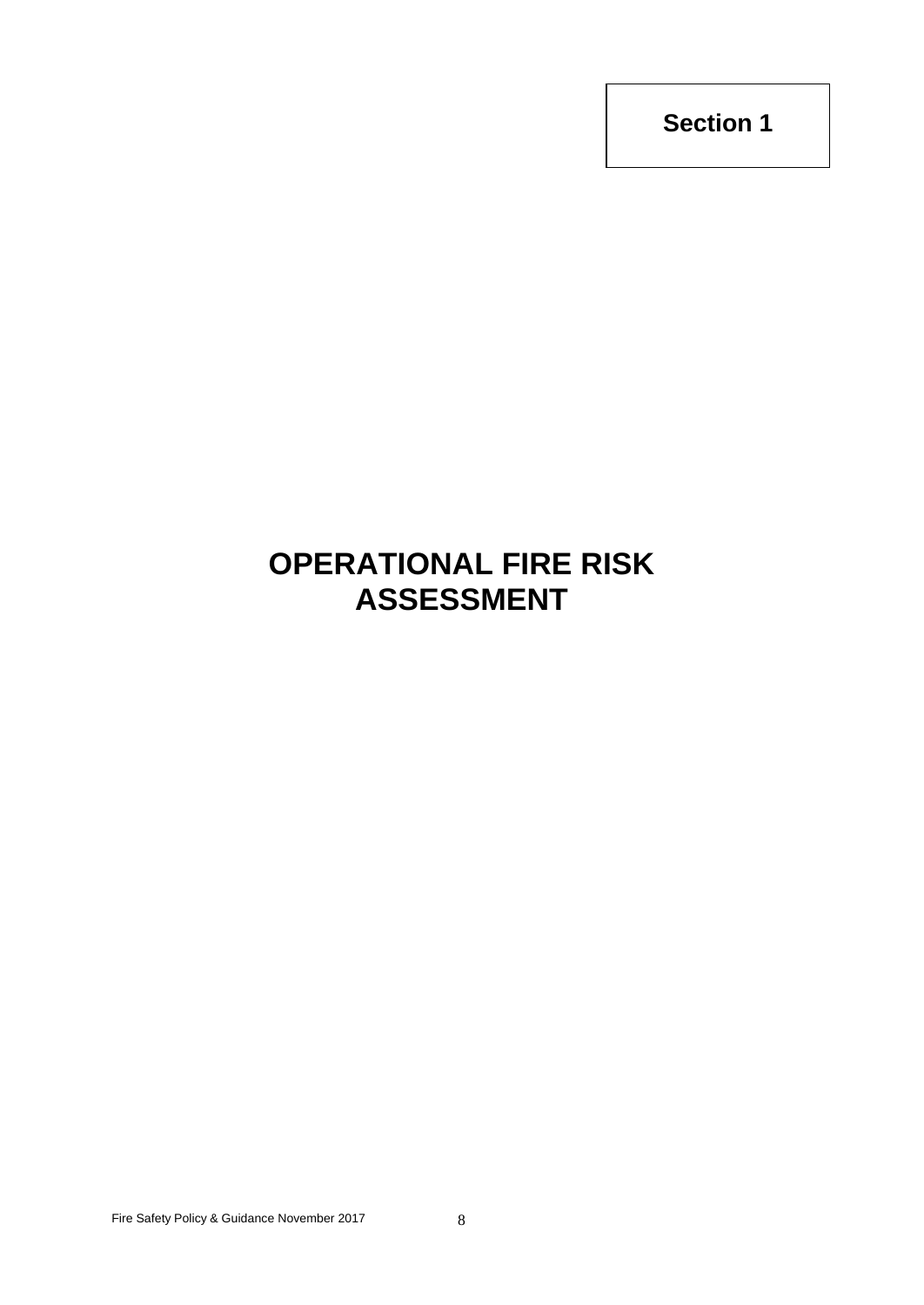# **INTRODUCTION**

The Operational Fire Risk Assessment is divided into four parts:

| Part 1 | <b>General Information</b>                                                          |
|--------|-------------------------------------------------------------------------------------|
| Part 2 | <b>Identification of Potential Fire Hazards and</b><br>appropriate Control Measures |
| Part 3 | <b>Fire Safety Procedures and Arrangements</b>                                      |
| Part 4 | <b>Significant Findings and Priority Action Plan</b>                                |

**All** parts must be completed by the Responsible Person.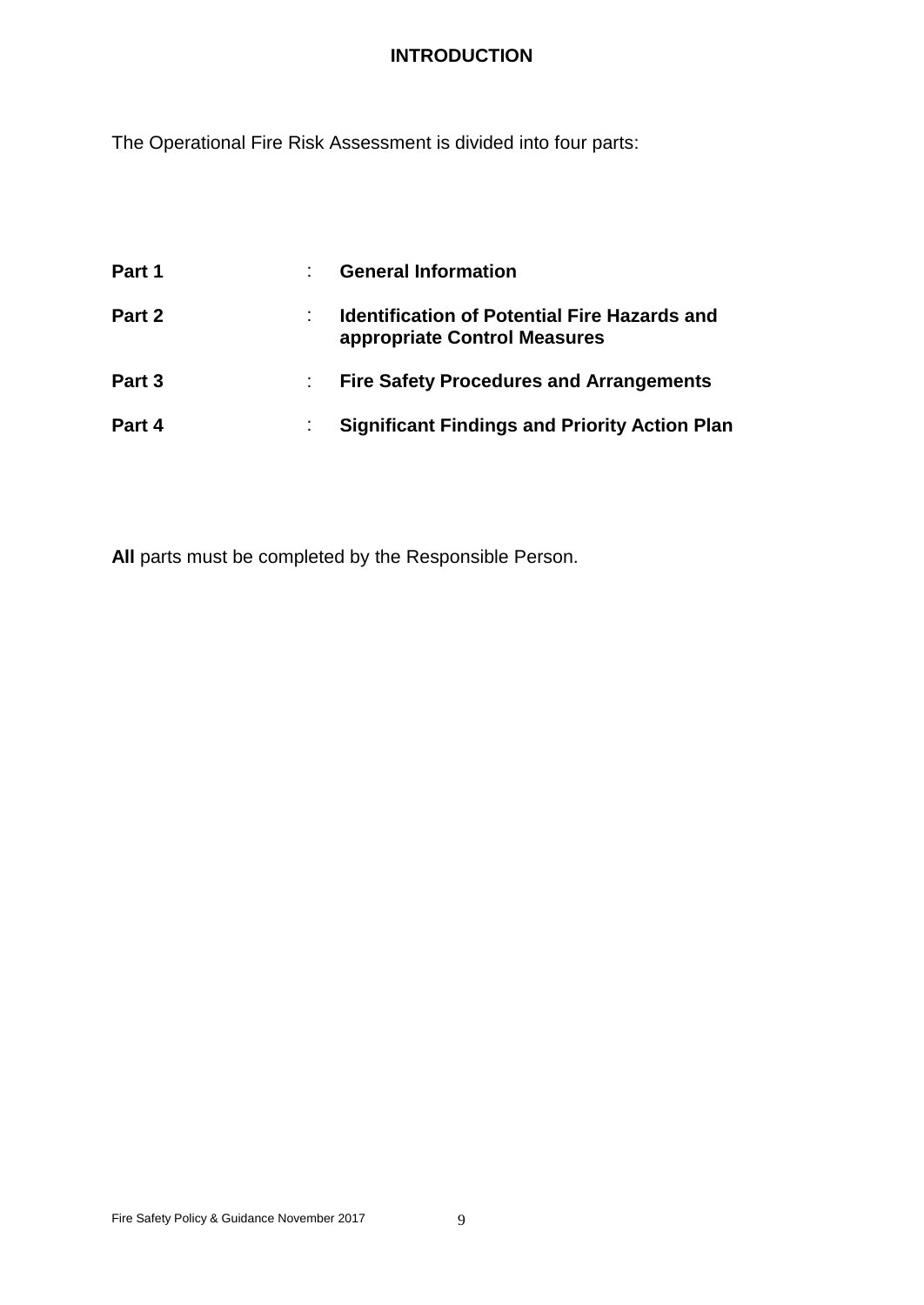### **GENERAL INFORMATION**

ř.

| <b>Establishment Name:</b>                                                                          |             |    |  |
|-----------------------------------------------------------------------------------------------------|-------------|----|--|
| <b>Establishment Address:</b>                                                                       |             |    |  |
|                                                                                                     |             |    |  |
|                                                                                                     |             |    |  |
| <b>Establishment UPRN</b><br>(Property Number if known)                                             |             |    |  |
| <b>Type of Premises:</b><br>(School, HOP, Office etc)                                               |             |    |  |
| Area covered by Operational Fire Risk<br>Assessment (All, Block No. etc)                            |             |    |  |
| <b>General Activities Undertaken:</b><br>(Office,, workshops, repair/<br>maintenance, teaching etc) |             |    |  |
| <b>Occupancy of Premises:</b>                                                                       |             |    |  |
| Approximate maximum number of employees at any one time:                                            | $N^{\circ}$ |    |  |
| Approximate maximum number of clients/service users at any<br>one time:                             | $N^{\circ}$ |    |  |
| Approximate maximum number of members of the public/<br>visitors at any one time:                   | $N^{\circ}$ |    |  |
| <b>Known Occupants at Special Risk:</b>                                                             |             |    |  |
| People with restricted mobility:                                                                    | $N^{\circ}$ |    |  |
| People with vision/hearing impairment:                                                              | $N^{\circ}$ |    |  |
| Children/Young Persons (<16 years old):                                                             | $N^{\circ}$ |    |  |
| People asleep in premises:                                                                          | $N^{\circ}$ |    |  |
| People with learning difficulties:                                                                  | $N^{\circ}$ |    |  |
| Others (please specify):                                                                            | $N^{\circ}$ |    |  |
| Do you have visitors to the establishment who may be at special<br>risk?                            | Yes         | No |  |
| If YES, approximate maximum number at any one time.                                                 | $N^{\circ}$ |    |  |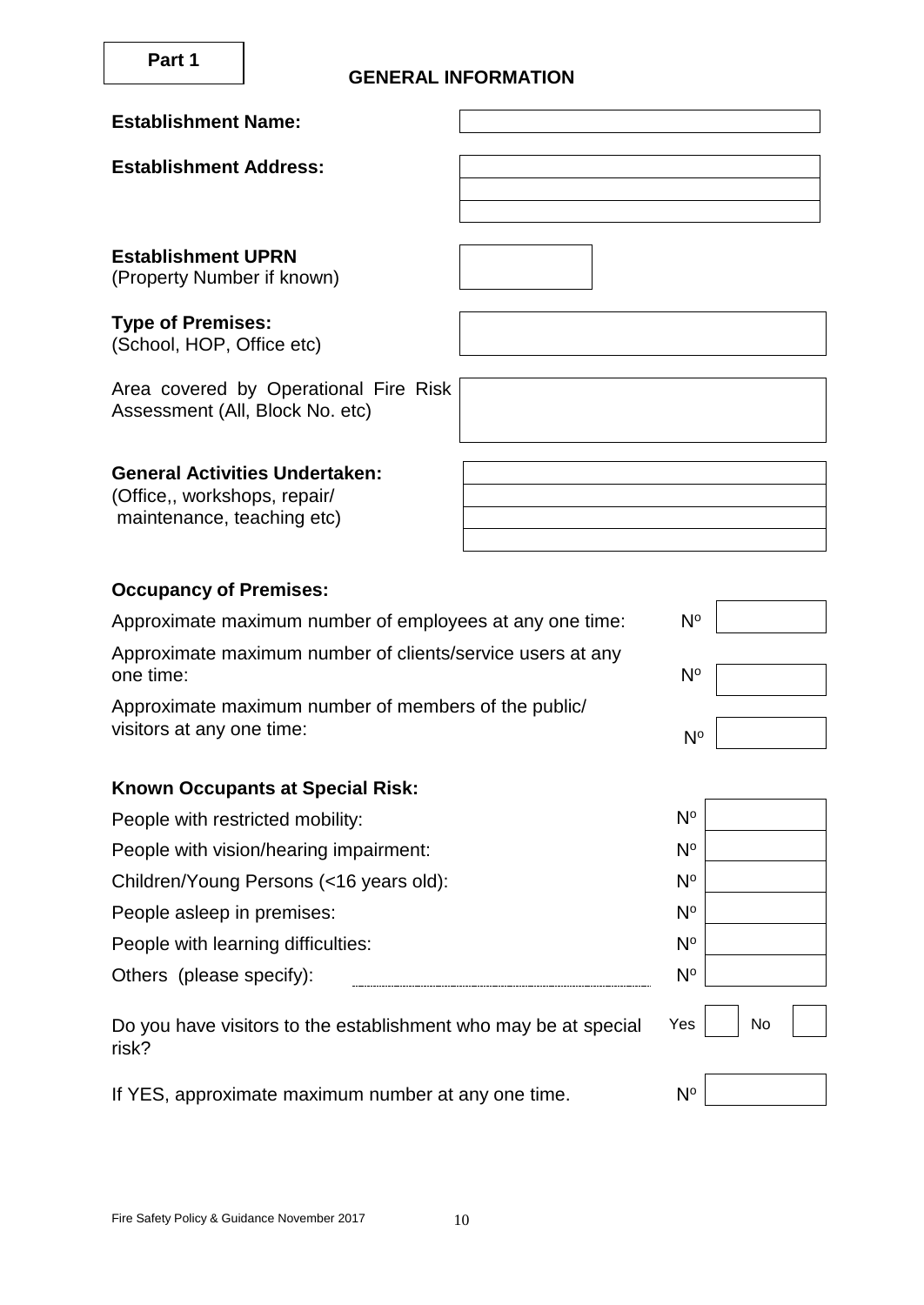**Responsible Persons:**

Name of person responsible for Establishment:

Position:

### **If different from above:**

Name of nominated person responsible for fire safety:

Name of person responsible for fire safety in the absence of the above nominated person:

Names of other persons responsible for implementing the establishment's fire management procedures (eg Alarm tests, Fire Wardens, alerting the Fire and Rescue Service in an emergency):

| <b>Name</b> | <b>Position</b> | <b>Responsibility</b> |
|-------------|-----------------|-----------------------|
|             |                 |                       |
|             |                 |                       |
|             |                 |                       |
|             |                 |                       |
|             |                 |                       |
|             |                 |                       |
|             |                 |                       |
|             |                 |                       |
|             |                 |                       |
|             |                 |                       |
|             |                 |                       |
|             |                 |                       |
|             |                 |                       |
|             |                 |                       |
|             |                 |                       |
|             |                 |                       |
|             |                 |                       |
|             |                 |                       |

Position:

Position:

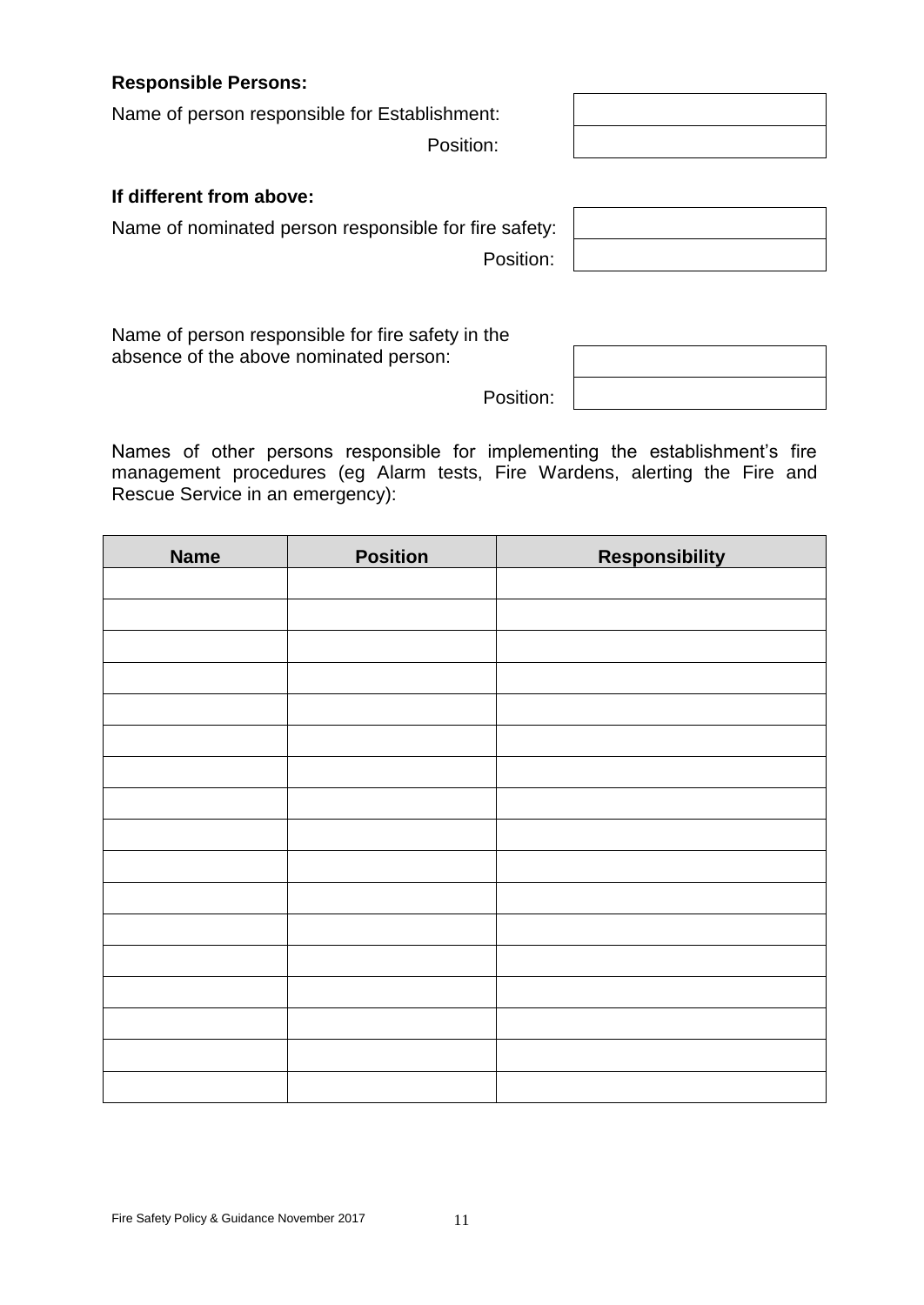#### **IDENTIFICATION OF POTENTIAL FIRE HAZARDS AND APPROPRIATE CONTROL MEASURES**

Below is a non-exhaustive list of potential fire hazards that should be considered as part of the operational fire risk assessment in order to ensure that management have appropriate procedures in place to reduce the risk by controlling ignition sources to an acceptable level.

If any of the fire hazards are present in your establishment you should complete the associated questions. If you answer NO to any questions you should indicate why no procedures are in place and what further action is required, if any, at the end of the assessment (Part 4).

### **1. Electrical Equipment : Fixed or Portable Please tick the appropriate box** 1.1 Are control measures in place to prevent fires of electrical origin?  $Yes \mid \text{No} \mid \text{N/A}$ 1.2 More specifically: Are fixed electrical installations periodically inspected and tested?  $Yes |$  No  $|$  N/A Is portable electrical appliance testing carried out?  $Yes \mid \mid No \mid \mid N/A$ Are visual inspections undertake at regular intervals?  $Yes \perp \perp No \perp \perp N/A$ Is there suitable control regarding the bringing on site and use of personal electrical appliances ie. portable heaters, toasters, etc?  $Yes \parallel$  No  $\parallel$  N/A Are there suitable restrictions in the use of trailing leads and multi plug adapters?  $Yes$   $\vert$  No  $\vert$  N/A **Comments/Evidence: 2. Smoking**  2.1 Are control measures in place to prevent fires as a result of smoking?  $Yes | No | N/A$ 2.2 More specifically: Do you have a copy of the DCC No Smoking Policy?  $Yes |$  No  $|$  N/A

Is smoking prohibited in the building?  $Yes$  | No | N/A

If No, are suitable arrangements in place for those who wish to smoke? (smoking room, ashtrays, fire extinguisher, etc)

 $Yes \mid \mid No \mid \mid N/A$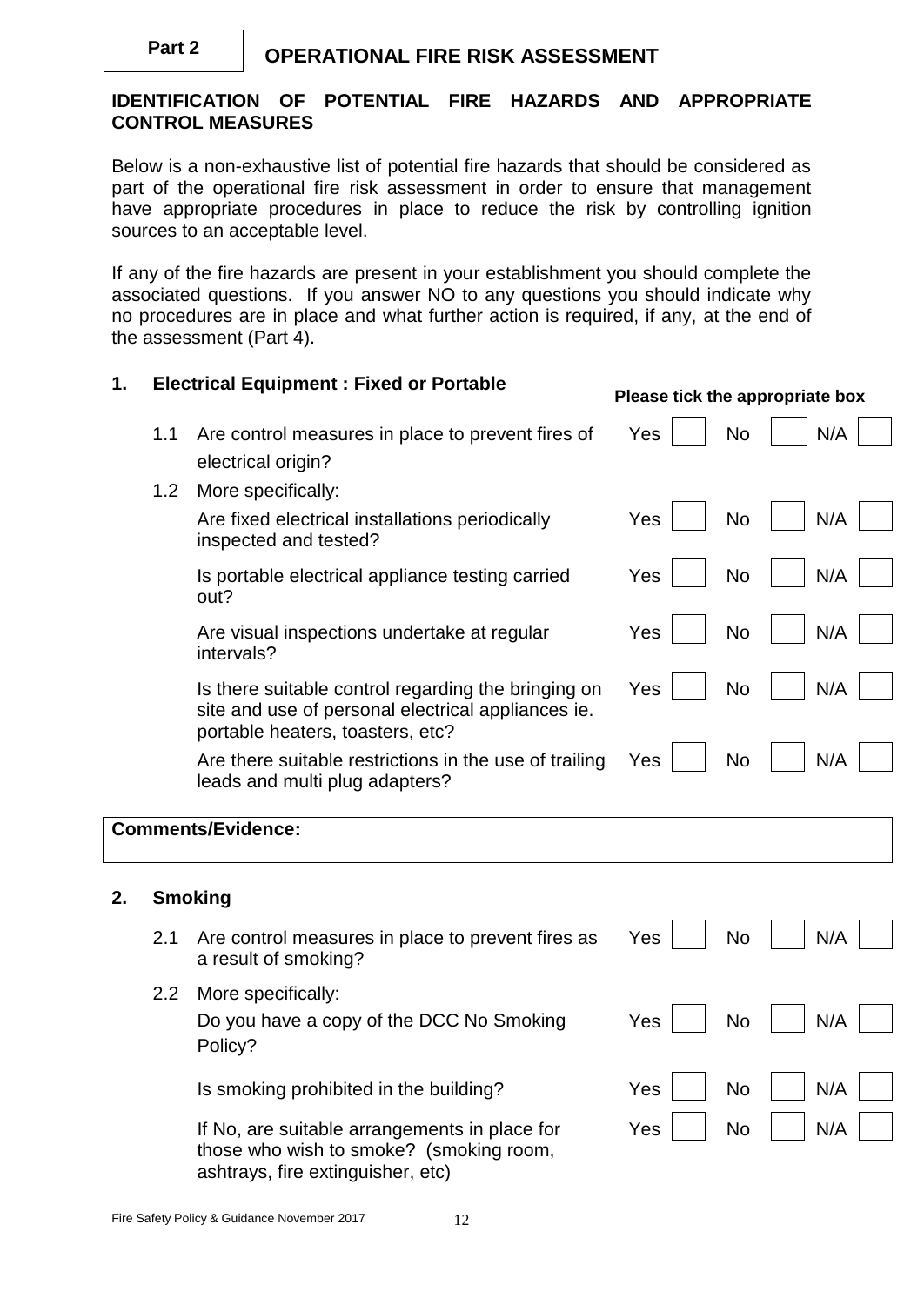| 3. |            | Arson (external exposure to)                                                                                                                                                             |                  |     |
|----|------------|------------------------------------------------------------------------------------------------------------------------------------------------------------------------------------------|------------------|-----|
|    | 3.1<br>3.2 | Are there procedures in place to prevent arson?<br>More specifically:                                                                                                                    | <b>No</b><br>Yes | N/A |
|    |            | Are waste wheelie bins and other flammable<br>materials stored in a secure store or compound<br>or at least 10 metres away from buildings and<br>securely anchored by chain and padlock? | Yes<br><b>No</b> | N/A |
|    |            | Where builders' skips are on site are:<br>open skips sited at least 10m from the building?                                                                                               | Yes<br><b>No</b> | N/A |
|    |            | closed/lockable skips sited at least 5m from the<br>building?                                                                                                                            | Yes<br><b>No</b> | N/A |
|    |            | Where recycling is undertaken are the external<br>storage containers located in a secure<br>compound or at least 10m from the buildings<br>and securely anchored?                        | Yes<br><b>No</b> | N/A |
|    |            | Are all wooden sheds/structures at least 8m<br>from the building?                                                                                                                        | <b>No</b><br>Yes | N/A |
|    |            | Are site inspections carried out to identify and<br>remove combustible materials?                                                                                                        | Yes<br><b>No</b> | N/A |
|    |            | Is shrubbery and undergrowth trimmed back<br>from the building to prevent fire hazards?                                                                                                  | Yes<br><b>No</b> | N/A |
|    |            | Have the number of mailboxes been minimised<br>and sealed where possible?                                                                                                                | Yes<br><b>No</b> | N/A |
|    |            | Is the building security system effective and<br>minimises the risk of unauthorised access?                                                                                              | Yes<br><b>No</b> | N/A |
|    | 3.3        | Is there an effective visitor control system in<br>place?                                                                                                                                | No<br>Yes        | N/A |
|    |            | <b>Comments/Evidence:</b>                                                                                                                                                                |                  |     |
| 4. |            | <b>Portable Heaters and Heating Installations</b>                                                                                                                                        |                  |     |
|    | 4.1        | Is the use of portable heaters avoided as far as<br>is reasonably practicable?                                                                                                           | Yes<br>No.       | N/A |
|    | 4.2        | If portable heaters are used,                                                                                                                                                            |                  |     |
|    |            | Is the use of the more hazardous types (eg<br>radiant bar fires or calor gas appliances)<br>avoided, where possible?                                                                     | Yes<br><b>No</b> | N/A |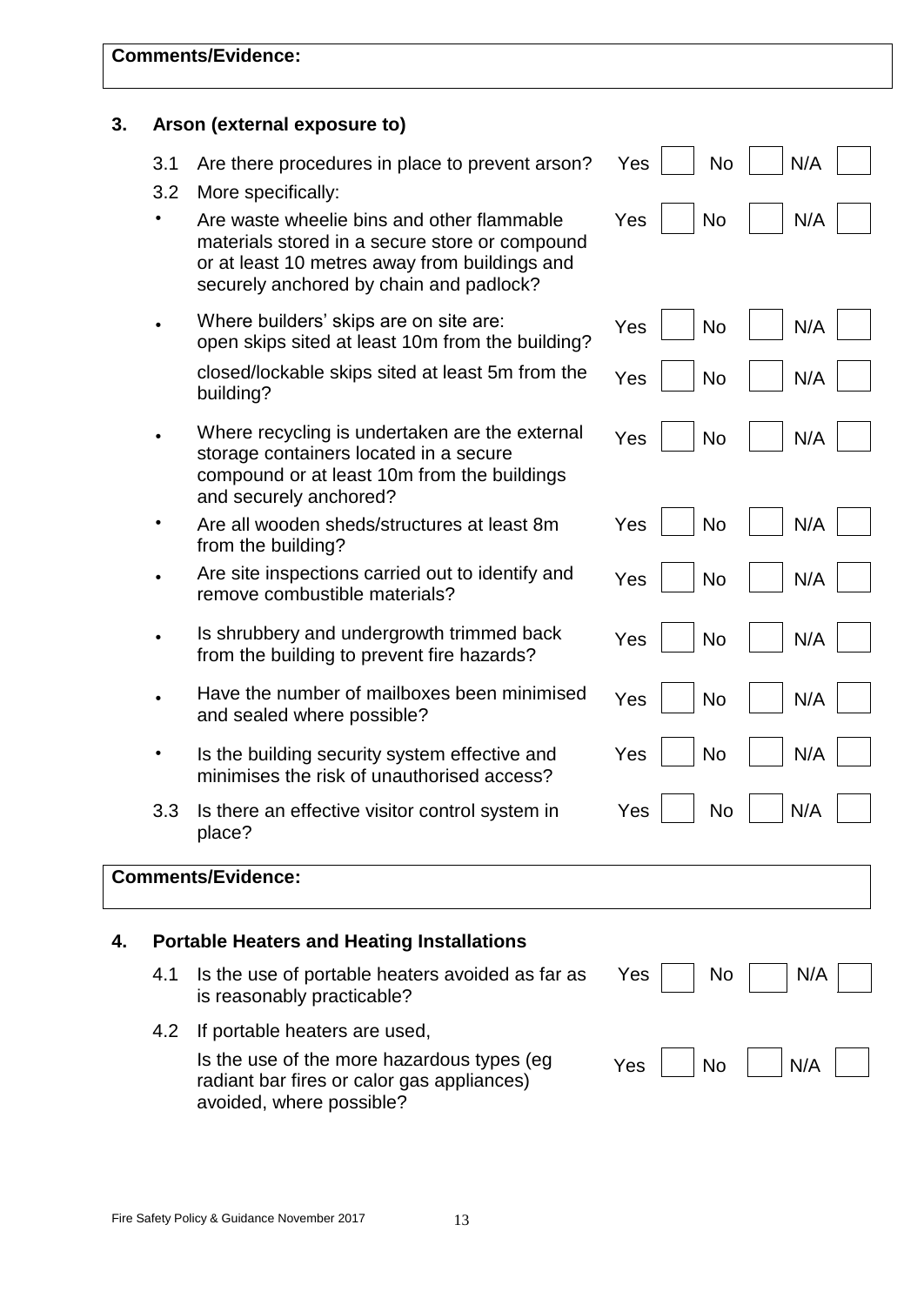|    |     | Are suitable measures taken to minimise the<br>hazard of ignition of combustible materials,<br>eg portable heaters fitted with suitable guards<br>and positioned away from combustible<br>materials? | Yes<br>N/A<br><b>No</b> |
|----|-----|------------------------------------------------------------------------------------------------------------------------------------------------------------------------------------------------------|-------------------------|
|    | 4.3 | Are fixed heating installations subject to regular<br>maintenance and inspection?                                                                                                                    | N/A<br><b>No</b><br>Yes |
|    | 4.4 | Are boiler houses/rooms kept clear of all<br>flammable materials?                                                                                                                                    | N/A<br>Yes<br><b>No</b> |
|    | 4.5 | Is access always available to the boiler house,<br>ie. key available on site at all times?                                                                                                           | N/A<br>Yes<br><b>No</b> |
|    |     | <b>Comments/Evidence:</b>                                                                                                                                                                            |                         |
| 5. |     | <b>Cooking Facilities</b>                                                                                                                                                                            |                         |
|    | 5.1 | Are control measures in place to prevent fires<br>as a result of cooking?                                                                                                                            | <b>No</b><br>N/A<br>Yes |
|    | 5.2 | More specifically:                                                                                                                                                                                   |                         |
|    |     | Are filters and ductwork cleaned regularly?                                                                                                                                                          | N/A<br>Yes<br><b>No</b> |
|    |     | Are suitable extinguishing appliances available,<br>either CO <sub>2</sub> , Dry Powder and Fire Blanket?                                                                                            | N/A<br><b>No</b><br>Yes |
|    |     | Are there regular inspections of the kitchen<br>area to check for potential fire hazards other<br>than normal cooking operations?                                                                    | <b>No</b><br>N/A<br>Yes |
|    |     | Is appropriate fire prevention training provided<br>for kitchen staff?                                                                                                                               | No<br>N/A<br>Yes        |
|    |     | <b>Comments/Evidence:</b>                                                                                                                                                                            |                         |
| 6. |     | <b>Housekeeping/Cleaning</b>                                                                                                                                                                         |                         |
|    | 6.1 | Is the standard of housekeeping adequate, ie.                                                                                                                                                        | Yes<br>No<br>N/A        |
|    |     | are circulation areas, under stairs areas and<br>corridors kept free of combustible materials?                                                                                                       |                         |
|    | 6.2 | More specifically:<br>Are combustible materials kept separate from<br>ignition sources, ie. paperwork away from<br>heaters?                                                                          | Yes<br>N/A<br>No        |
|    |     | Is the accumulation of combustible materials or<br>waste kept to a minimum?                                                                                                                          | Yes<br><b>No</b><br>N/A |
|    | 6.3 | Are hazardous materials stored appropriately?                                                                                                                                                        | N/A<br>No<br>Yes        |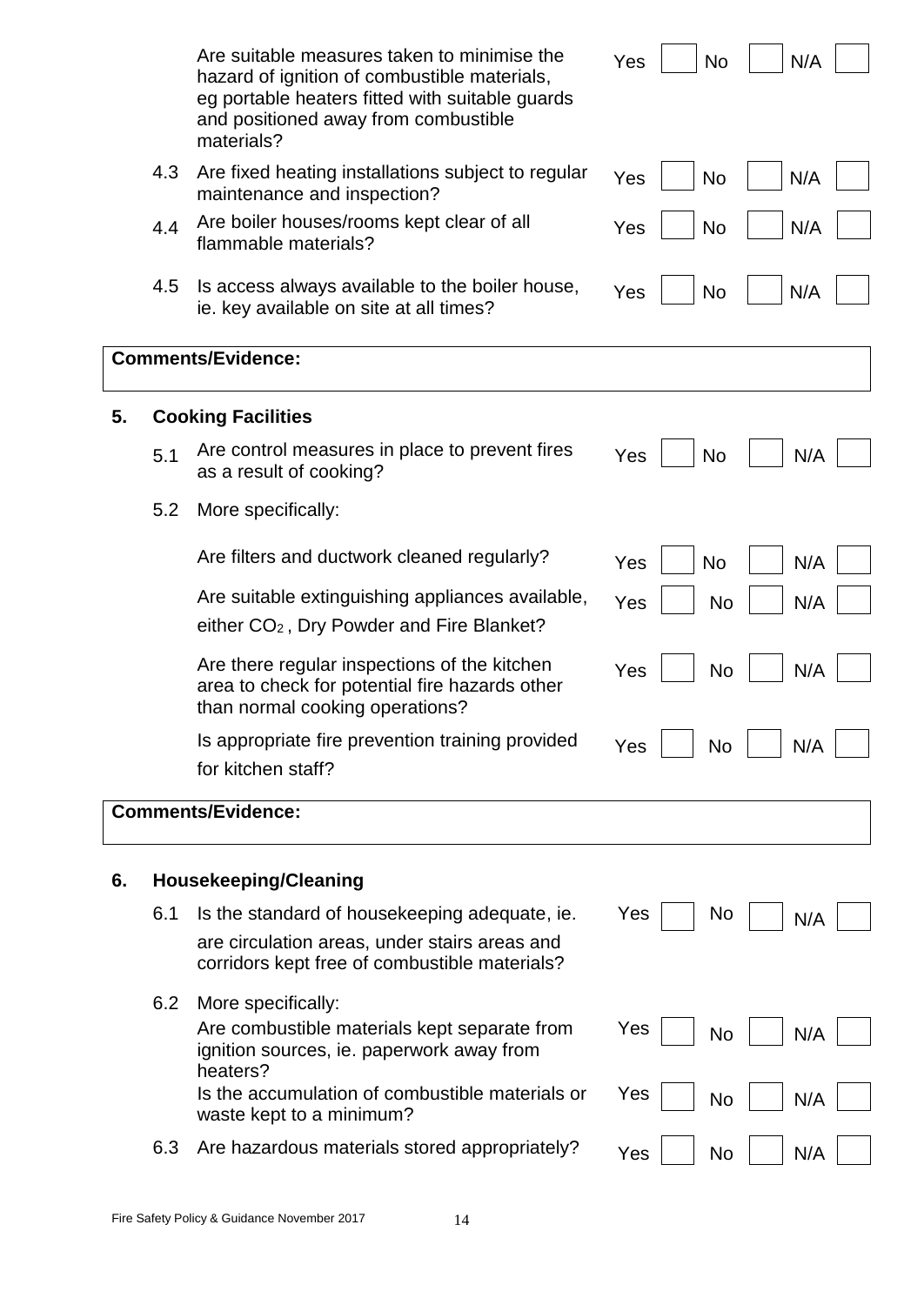|    |     | <b>Comments/Evidence:</b>                                                                                                                        |     |           |     |
|----|-----|--------------------------------------------------------------------------------------------------------------------------------------------------|-----|-----------|-----|
| 7. |     | Hazards introduced by maintenance/building works<br>undertaken by internal staff or outside Contractors                                          |     |           |     |
|    | 7.1 | Is there satisfactory control over works carried<br>out in the building?<br>(Management and Supervision)                                         |     | Yes<br>No | N/A |
|    | 7.2 | Are fire safety procedures discussed?                                                                                                            |     | No<br>Yes | N/A |
|    | 7.3 | Are suitable precautions in place to ensure the<br>work does not increase the fire risk?                                                         |     | No<br>Yes | N/A |
|    | 7.4 | Are checks made to ensure that building works<br>do not compromise any fire safety precautions<br>(eg fire stop, fire doors, alarm systems etc)? |     | No<br>Yes | N/A |
|    |     | <b>Comments/Evidence:</b>                                                                                                                        |     |           |     |
| 8. |     | Other Significant Ignition Sources and Control Measures Specific to your<br><b>Establishment</b>                                                 |     |           |     |
|    |     | <b>Applicable:</b>                                                                                                                               |     | Yes<br>No |     |
|    |     | If Yes, list sources:                                                                                                                            |     |           |     |
|    |     | Outline control measures in place:                                                                                                               |     |           |     |
|    |     | Are the above control measures adequate to control the risk?                                                                                     | Yes | No        |     |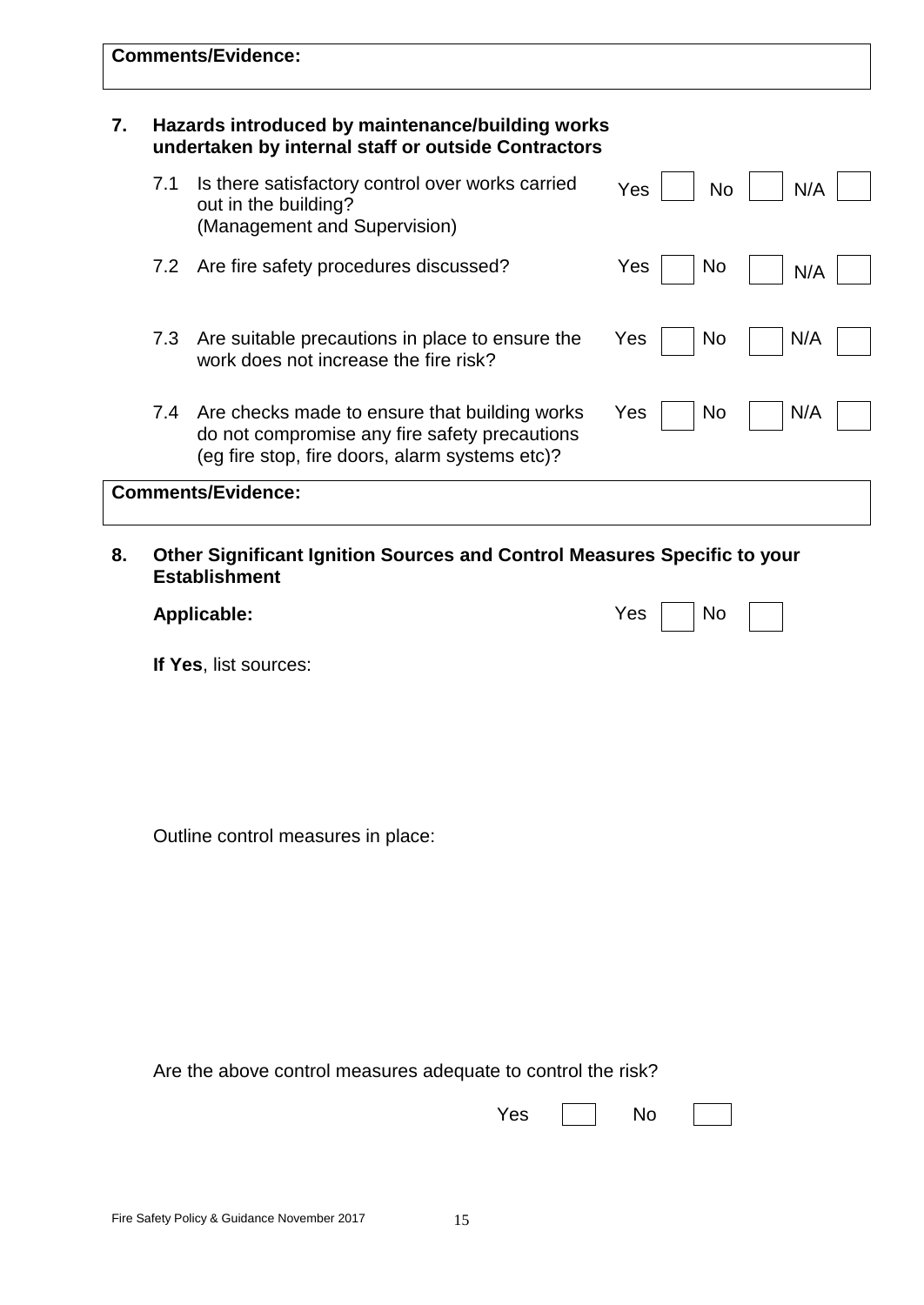# **FIRE SAFETY PROCEDURES AND ARRANGEMENTS**

|    | Means of detecting/giving warning in the event of a fire                                                                                                                          | Please tick the appropriate box |
|----|-----------------------------------------------------------------------------------------------------------------------------------------------------------------------------------|---------------------------------|
| 1. | Are systems in place (either electrical or manual) to<br>detect/alert occupants in the event of a fire?                                                                           | N/A<br>Yes<br>No.               |
|    | <b>Comments/Evidence:</b>                                                                                                                                                         |                                 |
| 2. | Where there is an electric fire alarm system:                                                                                                                                     |                                 |
|    | Is the system in good working order?<br>$\bullet$                                                                                                                                 | N/A<br>No<br>Yes                |
|    | Is the system tested weekly?<br>$\bullet$                                                                                                                                         | N/A<br>Yes<br><b>No</b>         |
|    | Are the tests recorded?                                                                                                                                                           | N/A<br>Yes<br>No                |
|    | <b>Comments/Evidence:</b>                                                                                                                                                         |                                 |
| 3. | Can the fire alarm be raised without placing anyone in<br>danger?                                                                                                                 | N/A<br>No<br>Yes                |
|    | <b>Comments/Evidence:</b>                                                                                                                                                         |                                 |
| 4. | If an electric fire alarm is installed are the break glass<br>call points clearly visible and unobstructed?                                                                       | N/A<br>Yes<br>No                |
|    | <b>Comments/Evidence:</b>                                                                                                                                                         |                                 |
| 5. | Is the alarm audible in all parts of the building?<br>This should be checked on a normal working day and<br>where appropriate include people with hearing<br>impairment.          | N/A<br>Yes<br>No                |
|    | <b>Comments/Evidence:</b>                                                                                                                                                         |                                 |
| 6. | Are procedures in place for contacting the Fire &<br>Rescue Service in an emergency? You should record<br>your procedures in writing for contacting the Fire &<br>Rescue Service. | No<br>N/A<br>Yes                |
|    | <b>Comments/Evidence:</b>                                                                                                                                                         |                                 |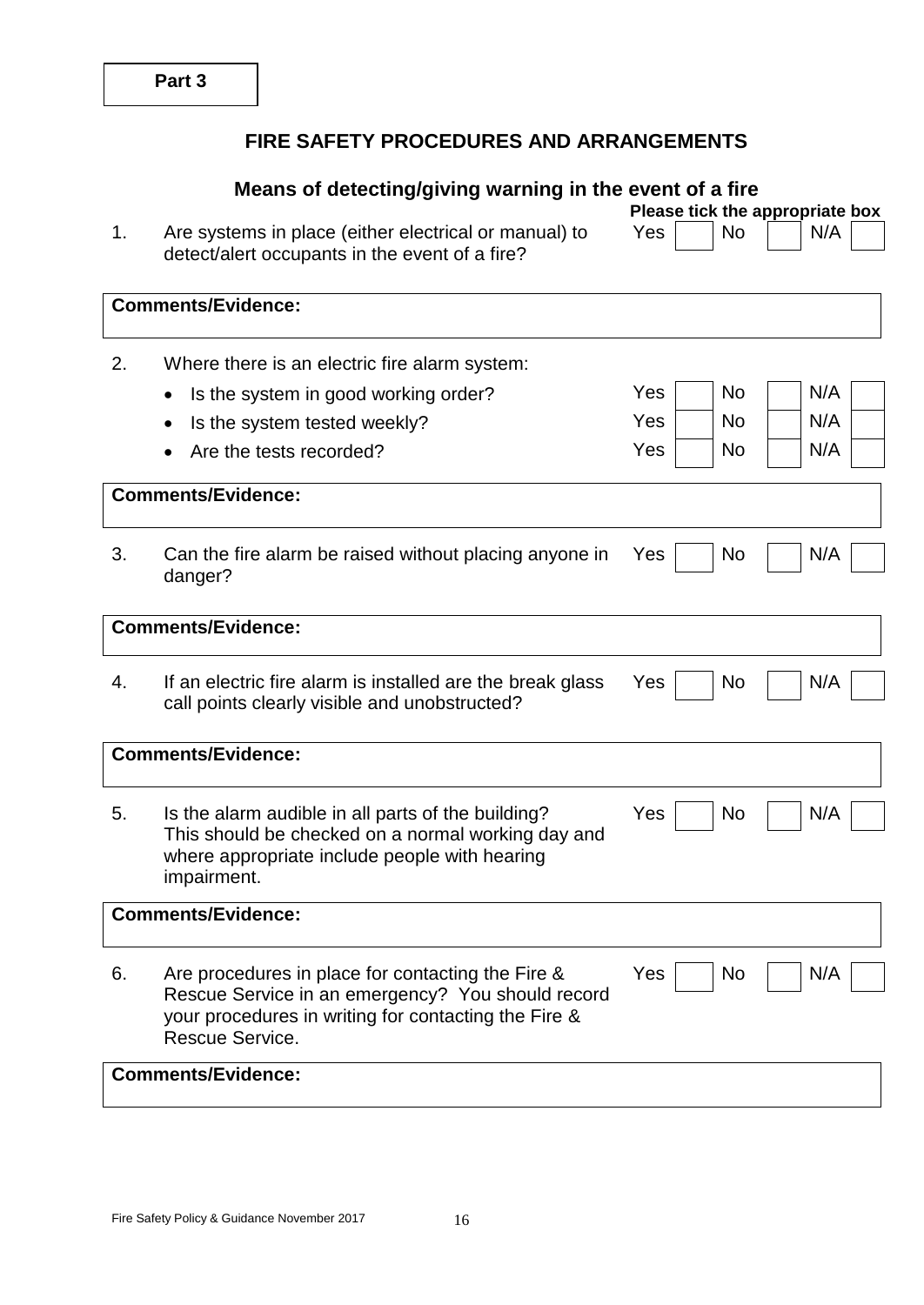| Have all staff been made aware of how to raise the |
|----------------------------------------------------|
| alarm in the event of fire?                        |

 $Yes \frown No \frown N/A$ 

|     | <b>Comments/Evidence:</b>                                                                                                        |                                 |
|-----|----------------------------------------------------------------------------------------------------------------------------------|---------------------------------|
|     | Means of Escape in the event of a fire                                                                                           | Please tick the appropriate box |
| 8.  | When the establishment is occupied can all final exit<br>doors be easily and immediately opened?                                 | Yes<br>N/A<br>No                |
|     | <b>Comments/Evidence:</b>                                                                                                        |                                 |
| 9.  | Can all designated fire exit doors be easily and Yes<br>immediately opened without the use of a key?                             | N/A<br>No                       |
|     | <b>Comments/Evidence:</b>                                                                                                        |                                 |
| 10. | Do all fire exits lead to a place of safety?                                                                                     | Yes<br>N/A<br><b>No</b>         |
|     | <b>Comments/Evidence:</b>                                                                                                        |                                 |
| 11. | Have all fire assembly points been identified?                                                                                   | Yes<br>N/A<br>No                |
|     | <b>Comments/Evidence:</b>                                                                                                        |                                 |
| 12. | Are all passageways and corridors, both internal and<br>external, which form part of an escape route, free from<br>obstructions? | N/A<br>Yes<br><b>No</b>         |
|     | <b>Comments/Evidence:</b>                                                                                                        |                                 |
| 13. | Are all escape routes free from tripping and slipping<br>hazards, eg filing cabinets, waste bins and displays?                   | N/A<br>Yes<br>No                |
|     | <b>Comments/Evidence:</b>                                                                                                        |                                 |
| 14. | Are steps and stairs in a good state of repair (including<br>external fire escapes)?                                             | N/A<br>No<br>Yes                |
|     | <b>Comments/Evidence:</b>                                                                                                        |                                 |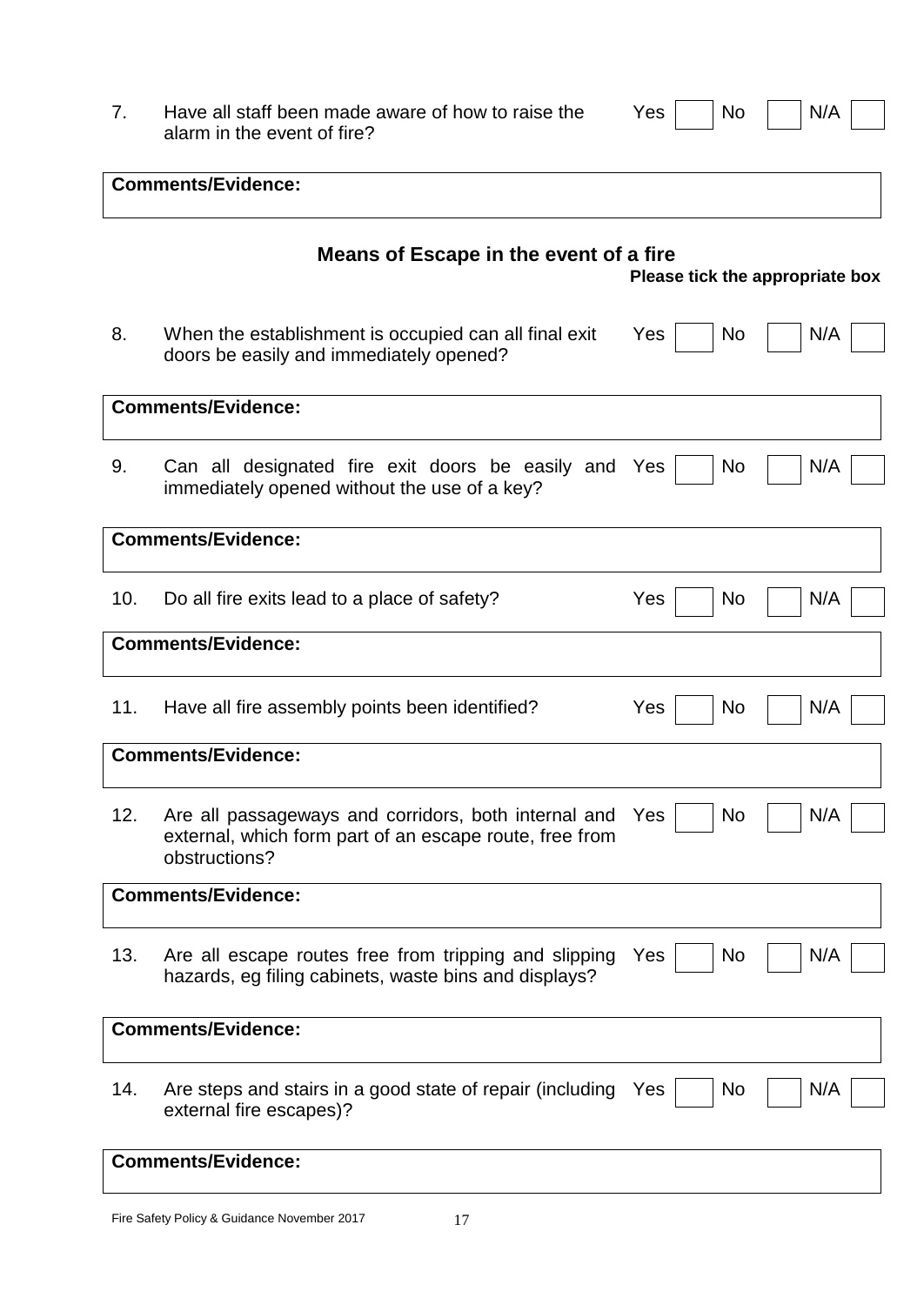|         |  |  | 15. Are final fire exit doors and escape routes clearly Yes No N/A |  |  |  |  |
|---------|--|--|--------------------------------------------------------------------|--|--|--|--|
| signed? |  |  |                                                                    |  |  |  |  |

|     | <b>Comments/Evidence:</b>                                                                                                |                  |     |
|-----|--------------------------------------------------------------------------------------------------------------------------|------------------|-----|
| 16. | Do the fire exit signs depict the 'running person'<br>symbol?                                                            | Yes<br>No        | N/A |
|     | <b>Comments/Evidence:</b>                                                                                                |                  |     |
| 17  | If self closers are fitted to fire doors are they operating<br>correctly, i.e. do doors close fully into the door frame? | Yes<br>No        | N/A |
|     | <b>Comments/Evidence:</b>                                                                                                |                  |     |
| 18. | Are escape routes adequately lit by natural or<br>electrical means?                                                      | Yes<br>No.       | N/A |
|     | <b>Comments/Evidence:</b>                                                                                                |                  |     |
| 19. | If emergency lighting is provided is it tested regularly?                                                                | No<br>Yes        | N/A |
|     | <b>Comments/Evidence:</b>                                                                                                |                  |     |
| 20. | Are the tests recorded?                                                                                                  | Yes<br><b>No</b> | N/A |
|     | <b>Comments/Evidence:</b>                                                                                                |                  |     |
| 21. | Are 'Fire-Action' notices completed and displayed<br>prominently throughout the building?                                | Yes<br>No.       | N/A |
|     | <b>Comments/Evidence:</b>                                                                                                |                  |     |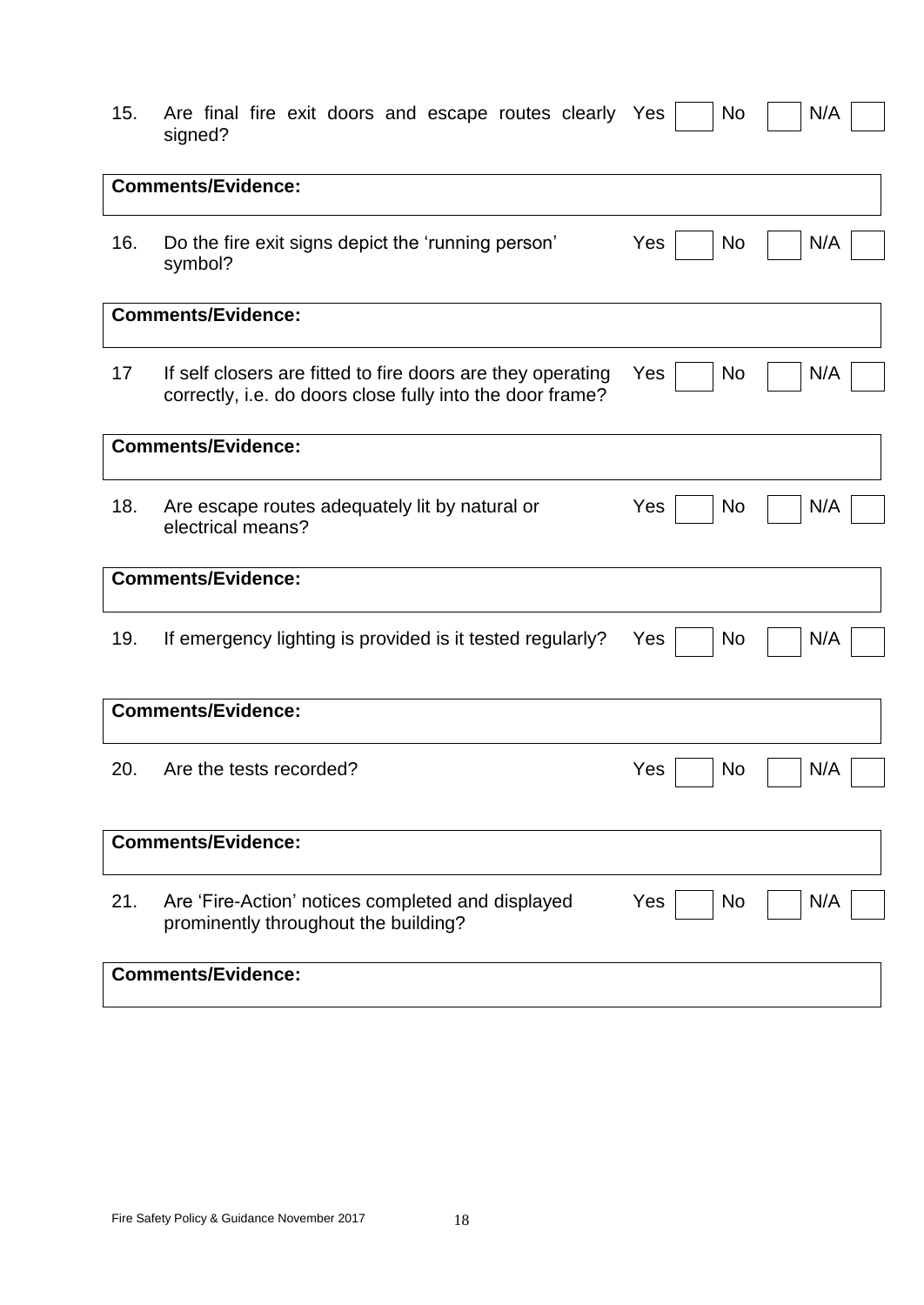# **Fire Evacuation Procedures**

|     |                                                                                                                                                   | Please tick the appropriate box |
|-----|---------------------------------------------------------------------------------------------------------------------------------------------------|---------------------------------|
| 22. | Does the establishment have written fire evacuation Yes<br>procedures in place?                                                                   | N/A<br>N <sub>o</sub>           |
|     | <b>Comments/Evidence:</b>                                                                                                                         |                                 |
|     |                                                                                                                                                   |                                 |
| 23. | Is there suitable access to site for emergency<br>vehicles? As a general rule a minimum opening width<br>of 3.1m is required.                     | <b>No</b><br>N/A<br><b>Yes</b>  |
|     | <b>Comments/Evidence:</b>                                                                                                                         |                                 |
| 24. | Are there procedures in place to brief the Fire &<br>Rescue Service upon arrival. (Information should be<br>kept available within the "Red Box".) | No<br>N/A<br>Yes                |
|     | <b>Comments/Evidence:</b>                                                                                                                         |                                 |
| 25. | Are regular fire evacuation practices carried out (at<br>least annually)?                                                                         | N/A<br><b>No</b><br>Yes         |
|     | <b>Comments/Evidence:</b>                                                                                                                         |                                 |
| 26. | Are arrangements in place for the safe evacuation<br>of people at specific risk identified in the General<br>Information, Section 1?              | N/A<br>Yes<br><b>No</b>         |
|     | <b>Comments/Evidence:</b>                                                                                                                         |                                 |
| 27. | Do fire evacuation practices include out of hours staff?                                                                                          | N/A<br>No<br>Yes                |
|     | <b>Comments/Evidence:</b>                                                                                                                         |                                 |
| 28. | Are there procedures in place to ensure no-one is left<br>in the building on evacuation (roll call, evacuation<br>attendants, etc)?               | N/A<br>Yes<br>No                |
|     | <b>Comments/Evidence:</b>                                                                                                                         |                                 |
| 29. | Are records kept of fire evacuations?                                                                                                             | Yes<br>No<br>N/A                |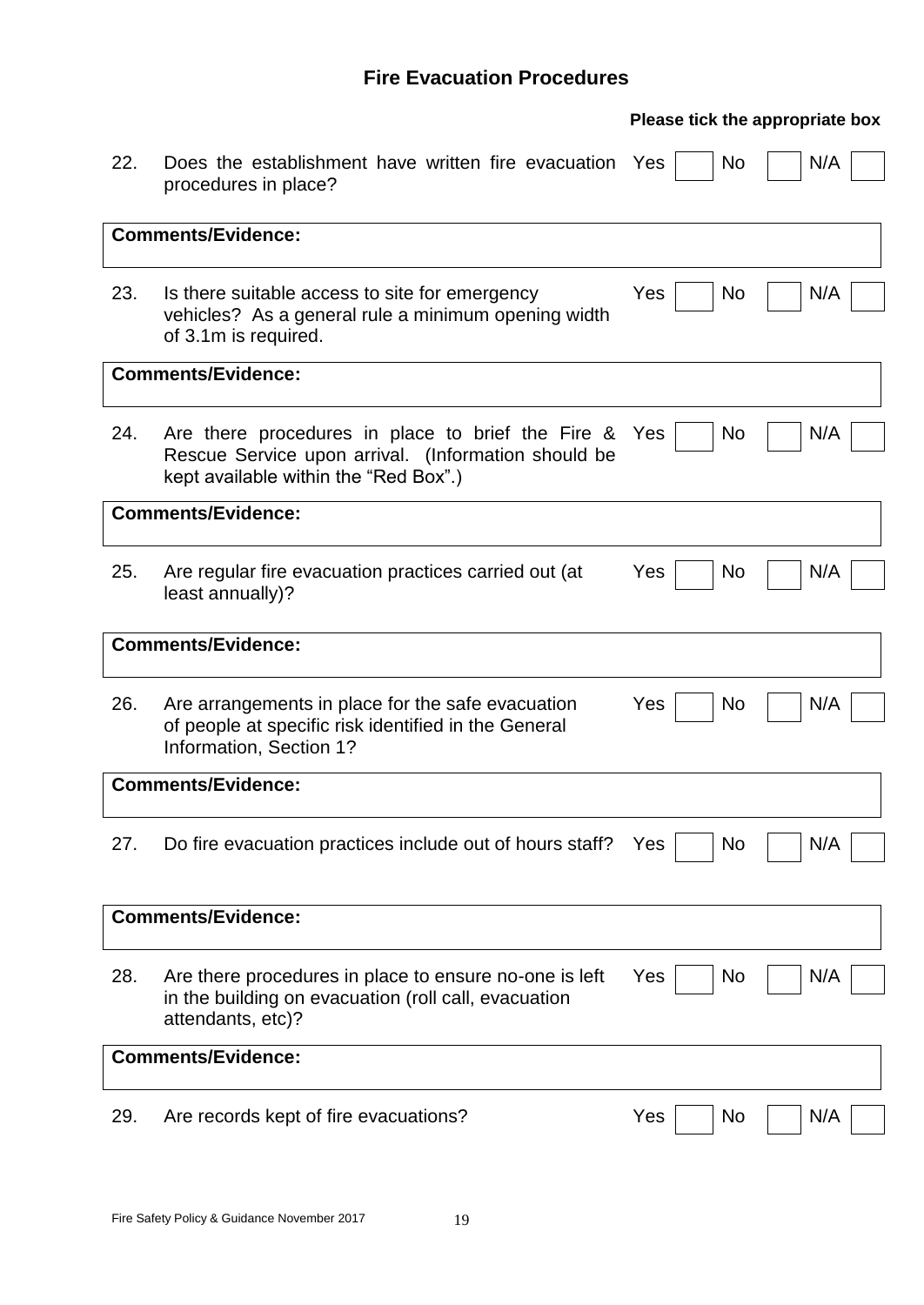# **Fire Fighting Equipment**

|     |                                                                                                                  | Please tick the appropriate box |  |  |  |  |
|-----|------------------------------------------------------------------------------------------------------------------|---------------------------------|--|--|--|--|
| 30. | Is suitable fire fighting equipment provided at each                                                             | <b>No</b><br>N/A<br>Yes         |  |  |  |  |
|     | floor level on escape routes and final exits?<br>(Usually water fire extinguishers or hose reels)                |                                 |  |  |  |  |
|     |                                                                                                                  |                                 |  |  |  |  |
|     | <b>Comments/Evidence:</b>                                                                                        |                                 |  |  |  |  |
|     |                                                                                                                  |                                 |  |  |  |  |
| 31. | Is the fire fighting equipment appropriate for the risks                                                         | No<br>N/A<br><b>Yes</b>         |  |  |  |  |
|     | and the nature of the fire eg electrical, $CO2$ or dry                                                           |                                 |  |  |  |  |
|     | powder?                                                                                                          |                                 |  |  |  |  |
|     | <b>Comments/Evidence:</b>                                                                                        |                                 |  |  |  |  |
| 32. |                                                                                                                  |                                 |  |  |  |  |
|     | Where fire fighting equipment is provided is it securely<br>mounted on wall brackets? Extinguishers should be in | Yes<br><b>No</b><br>N/A         |  |  |  |  |
|     | a fixed position usually adjacent to exit doors.                                                                 |                                 |  |  |  |  |
|     | <b>Comments/Evidence:</b>                                                                                        |                                 |  |  |  |  |
|     |                                                                                                                  |                                 |  |  |  |  |
| 33. | Is fire fighting equipment unobstructed and easily                                                               | <b>No</b><br>N/A<br>Yes         |  |  |  |  |
|     | visible and accessible?                                                                                          |                                 |  |  |  |  |
|     |                                                                                                                  |                                 |  |  |  |  |
|     | <b>Comments/Evidence:</b>                                                                                        |                                 |  |  |  |  |
|     |                                                                                                                  |                                 |  |  |  |  |
| 34. | Is fire fighting equipment serviced annually by a                                                                | Yes<br>N/A<br><b>No</b>         |  |  |  |  |
|     | competent person?                                                                                                |                                 |  |  |  |  |
|     |                                                                                                                  |                                 |  |  |  |  |
|     | <b>Comments/Evidence:</b>                                                                                        |                                 |  |  |  |  |
| 35. | Are the results of servicing recorded and kept at the                                                            | Yes<br>No<br>N/A                |  |  |  |  |
|     | Establishment?                                                                                                   |                                 |  |  |  |  |
|     |                                                                                                                  |                                 |  |  |  |  |
|     | <b>Comments/Evidence:</b>                                                                                        |                                 |  |  |  |  |
|     |                                                                                                                  |                                 |  |  |  |  |
| 36. | Where a 'fixed' system such as a sprinkler system is in<br>place, is it checked and tested in accordance with    | N/A<br>Yes<br><b>No</b>         |  |  |  |  |
|     | manufacturer's/installer's instructions?                                                                         |                                 |  |  |  |  |
|     | <b>Comments/Evidence:</b>                                                                                        |                                 |  |  |  |  |
|     |                                                                                                                  |                                 |  |  |  |  |
|     |                                                                                                                  |                                 |  |  |  |  |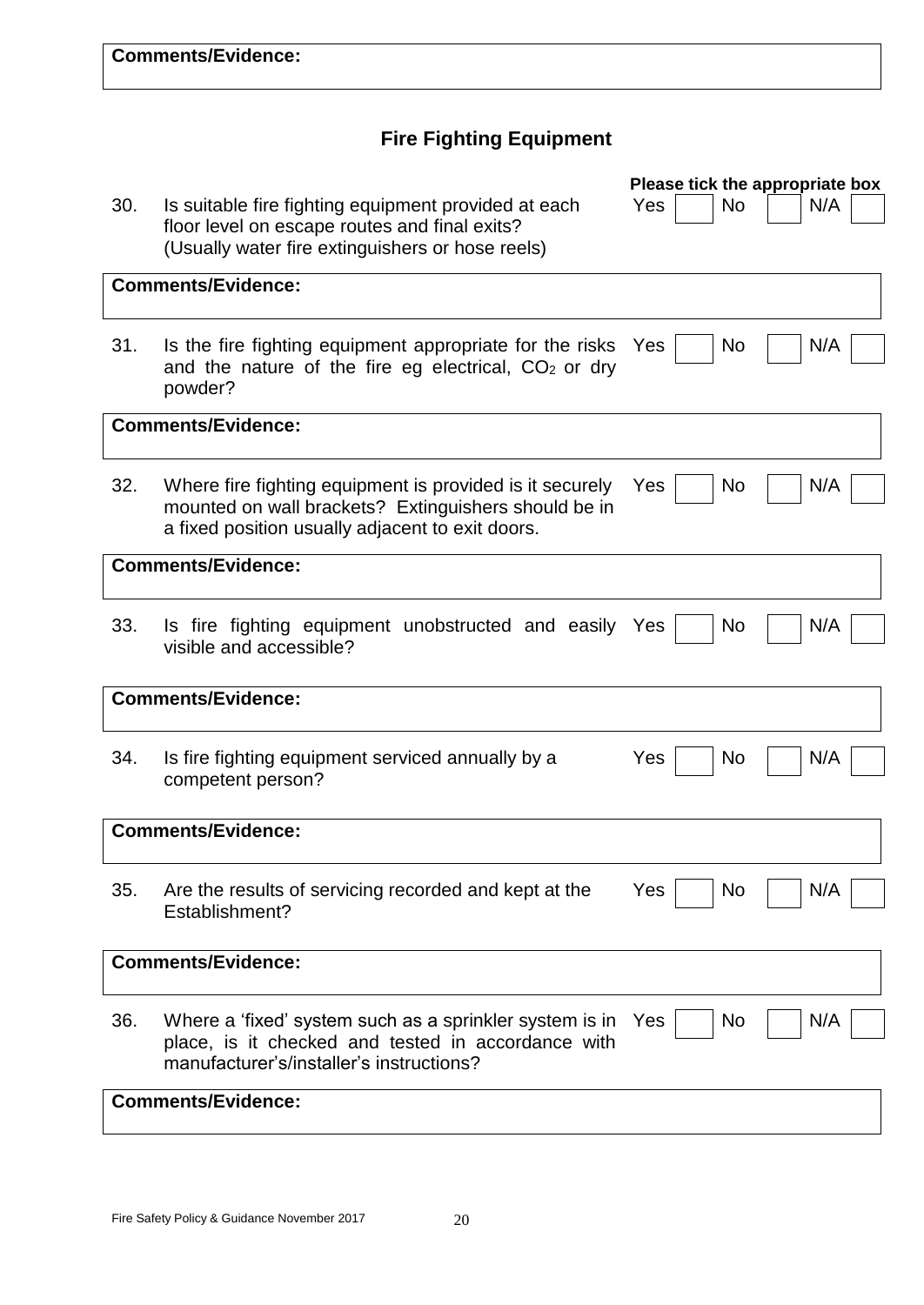# **Management and Training**

|     |                                                                                                                                                            | Please tick the appropriate box |
|-----|------------------------------------------------------------------------------------------------------------------------------------------------------------|---------------------------------|
| 37. | Are all employees given instruction on the action to<br>take in the event of fire on induction and at regular<br>periods afterwards? (once/twice per year) | No.<br>N/A<br>Yes               |
|     | <b>Comments/Evidence:</b>                                                                                                                                  |                                 |
|     |                                                                                                                                                            |                                 |
| 38. | Have employees with special responsibilities, eg Fire<br>Wardens, been given suitable additional training/<br>information?                                 | N/A<br>Yes<br>No                |
|     | <b>Comments/Evidence:</b>                                                                                                                                  |                                 |
|     |                                                                                                                                                            |                                 |
| 39. | Is/Are there nominated person/s responsible for fire<br>safety at the Establishment?                                                                       | N/A<br>No<br>Yes                |
|     | <b>Comments/Evidence:</b>                                                                                                                                  |                                 |
| 40. | Are there procedures in place to ensure regular fire<br>safety inspections are undertaken and recorded?                                                    | Yes<br>N/A<br>No                |
|     | <b>Comments/Evidence:</b>                                                                                                                                  |                                 |
| 41. | Are there procedures in place to enable day to day<br>fire related issues to be reported to Management?                                                    | Yes<br>No<br>N/A                |
|     | <b>Comments/Evidence:</b>                                                                                                                                  |                                 |
| 42. | Are there procedures in place for fire safety at Yes<br>lettings/meetings outside of normal hours?                                                         | N/A<br>No                       |
|     | <b>Comments/Evidence:</b>                                                                                                                                  |                                 |
| 43. | Are there procedures in place for sharing information<br>regarding fire safety with persons working in joint/host<br>premises?                             | No<br>N/A<br>Yes                |
|     | <b>Comments/Evidence:</b>                                                                                                                                  |                                 |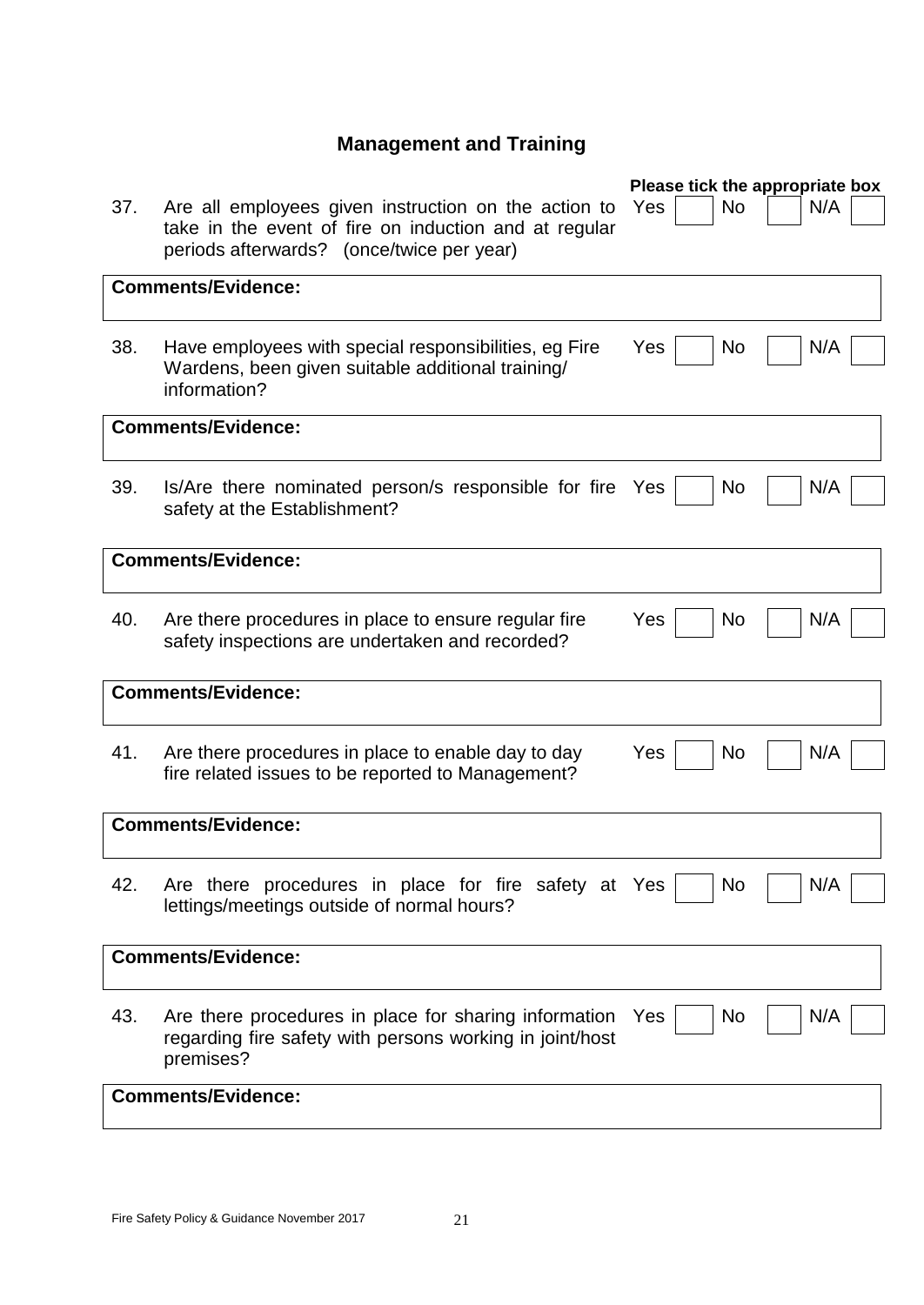| 44. | Has an emergency/business continuity plan been<br>drawn up in case of a major fire?                                                                    | Yes<br><b>No</b>      | N/A |
|-----|--------------------------------------------------------------------------------------------------------------------------------------------------------|-----------------------|-----|
|     | <b>Comments/Evidence:</b>                                                                                                                              |                       |     |
| 45. | Is a copy of the emergency/business continuity plan<br>kept in a separate location other than at the<br>workplace?                                     | N <sub>o</sub><br>Yes | N/A |
|     | <b>Comments/Evidence:</b>                                                                                                                              |                       |     |
| 46. | Is there a management system in place to ensure fire<br>risk assessments and associated documentation is<br>reviewed as required or at least annually? | Yes<br><b>No</b>      | N/A |
|     | <b>Comments/Evidence:</b>                                                                                                                              |                       |     |
| 47. | Is the Fire Risk Assessment accessible and its<br>location made known to all employees?                                                                | Yes<br>No             | N/A |
|     | <b>Comments/Evidence:</b>                                                                                                                              |                       |     |
| 48. | Has a Building & Technical Fire Assessment or Yes<br>Annual Premises Review been undertaken?                                                           | <b>No</b>             | N/A |
|     | <b>Comments/Evidence:</b>                                                                                                                              |                       |     |

If you answered NO to any of the questions in Parts two or three above, the matter must be regarded as significant and will impinge upon the effectiveness of the premises' fire precautions. Clearly describe on the significant findings and priority action plan (Part 4) overleaf what further actions need to be taken, if any, to ensure compliance.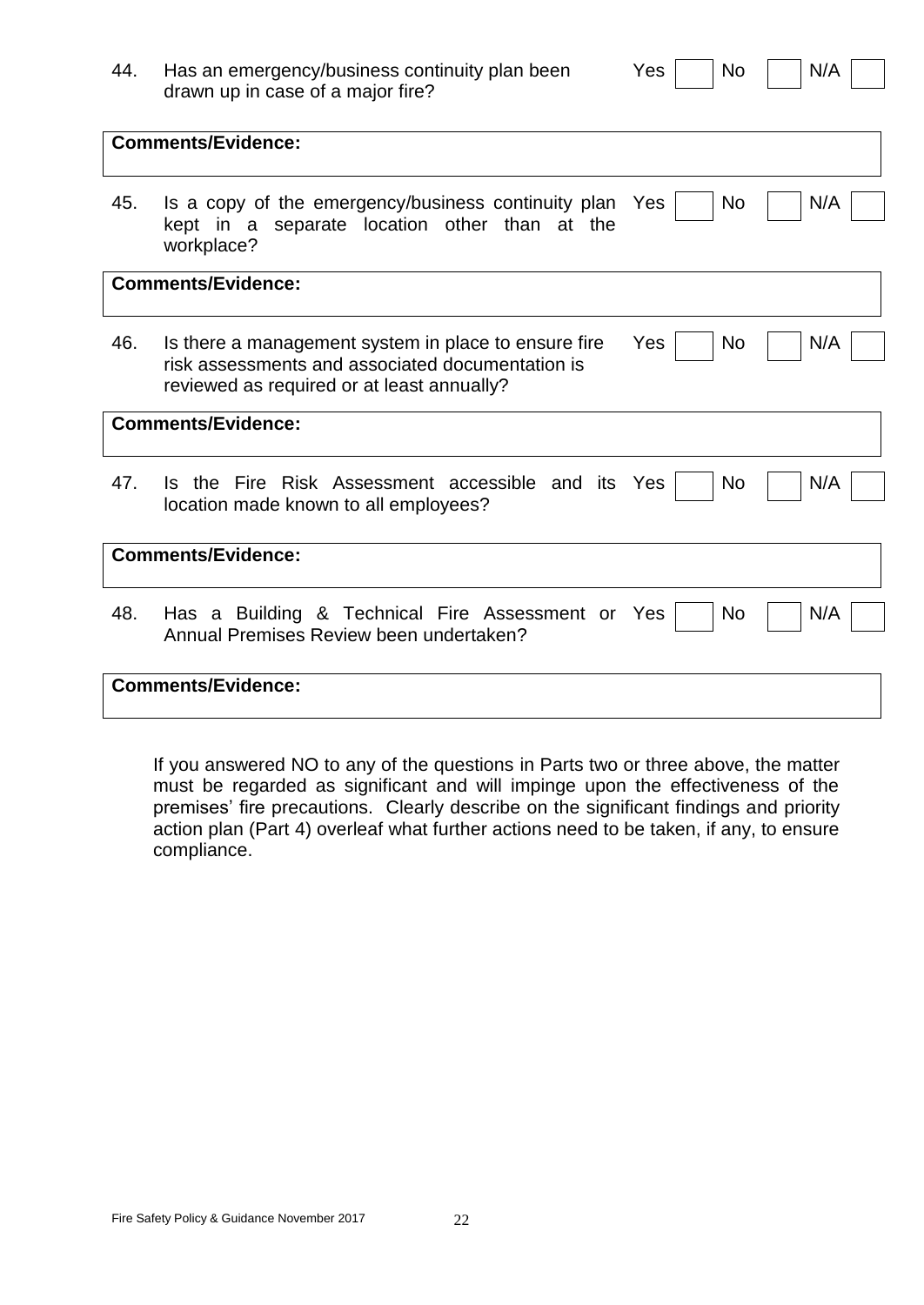| Question<br>No. | <b>Description of Inadequate</b><br><b>Arrangements</b> | Persons at<br><b>Risk</b> | <b>Action Required</b> | <b>Priority</b><br>H/M/L | By Whom/<br><b>Planned</b><br><b>Completion</b><br><b>Date</b> |
|-----------------|---------------------------------------------------------|---------------------------|------------------------|--------------------------|----------------------------------------------------------------|
|                 |                                                         |                           |                        |                          |                                                                |
|                 |                                                         |                           |                        |                          |                                                                |
|                 |                                                         |                           |                        |                          |                                                                |
|                 |                                                         |                           |                        |                          |                                                                |
|                 |                                                         |                           |                        |                          |                                                                |
|                 |                                                         |                           |                        |                          |                                                                |
|                 |                                                         |                           |                        |                          |                                                                |

| <b>Completed by: Name</b> |  |
|---------------------------|--|
|                           |  |

Position 

Date

- **Copies to:** Establishment Fire Document
	- Red Box
	- Health & Safety Union Rep. (where available)

| <b>Reviews</b>                        |                                 |                             |                  |  |  |  |
|---------------------------------------|---------------------------------|-----------------------------|------------------|--|--|--|
| <b>Next Review</b><br><b>Required</b> | <b>Review Completed</b><br>Date | <b>Any Changes Required</b> | <b>Signature</b> |  |  |  |
|                                       |                                 |                             |                  |  |  |  |
|                                       |                                 |                             |                  |  |  |  |
|                                       |                                 |                             |                  |  |  |  |
|                                       |                                 |                             |                  |  |  |  |
|                                       |                                 |                             |                  |  |  |  |
|                                       |                                 |                             |                  |  |  |  |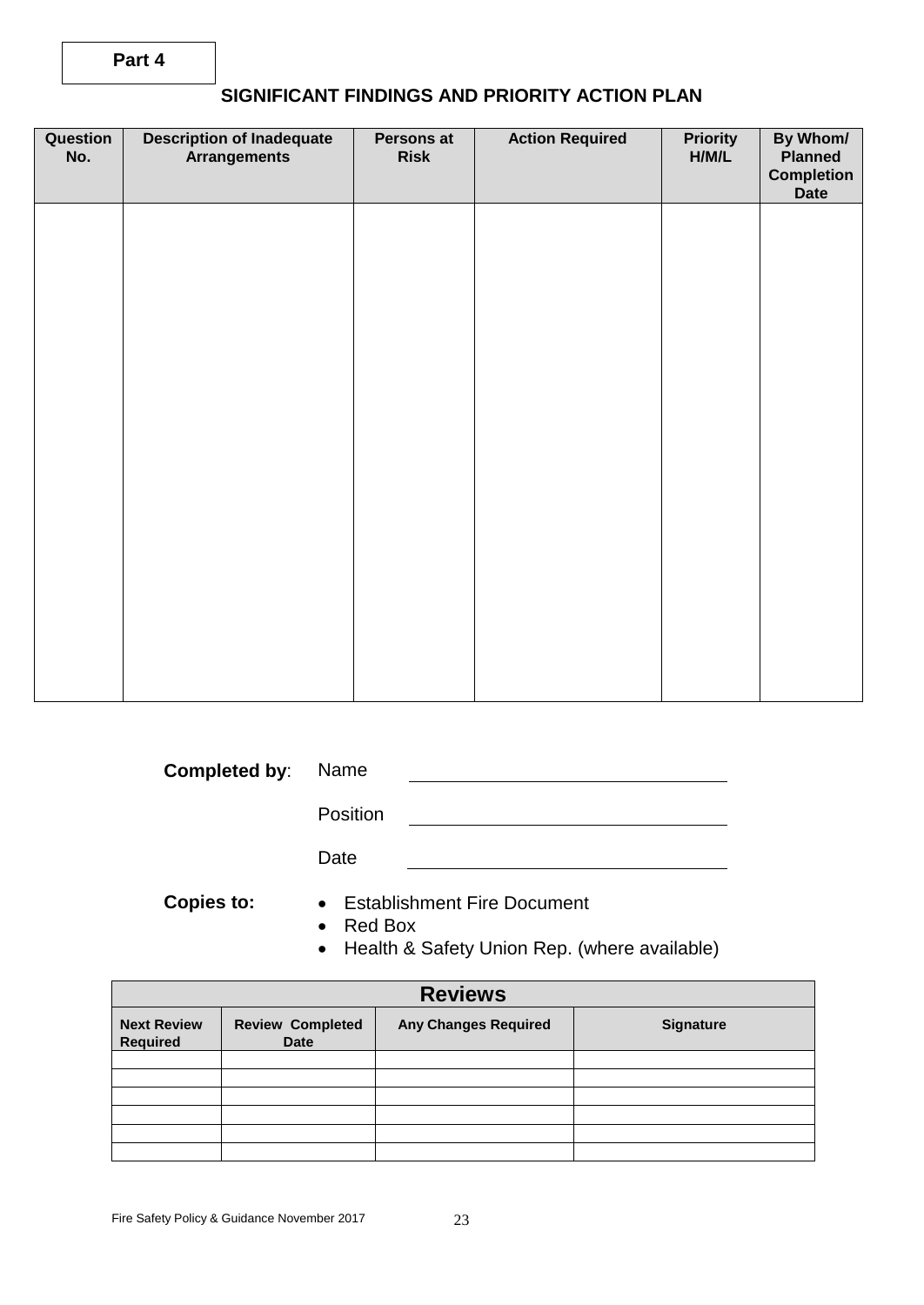# **BUILDING AND TECHNICAL FIRE RISK ASSESSMENT**

**TECHNICAL SURVEY/ ANNUAL PREMISES REVIEW**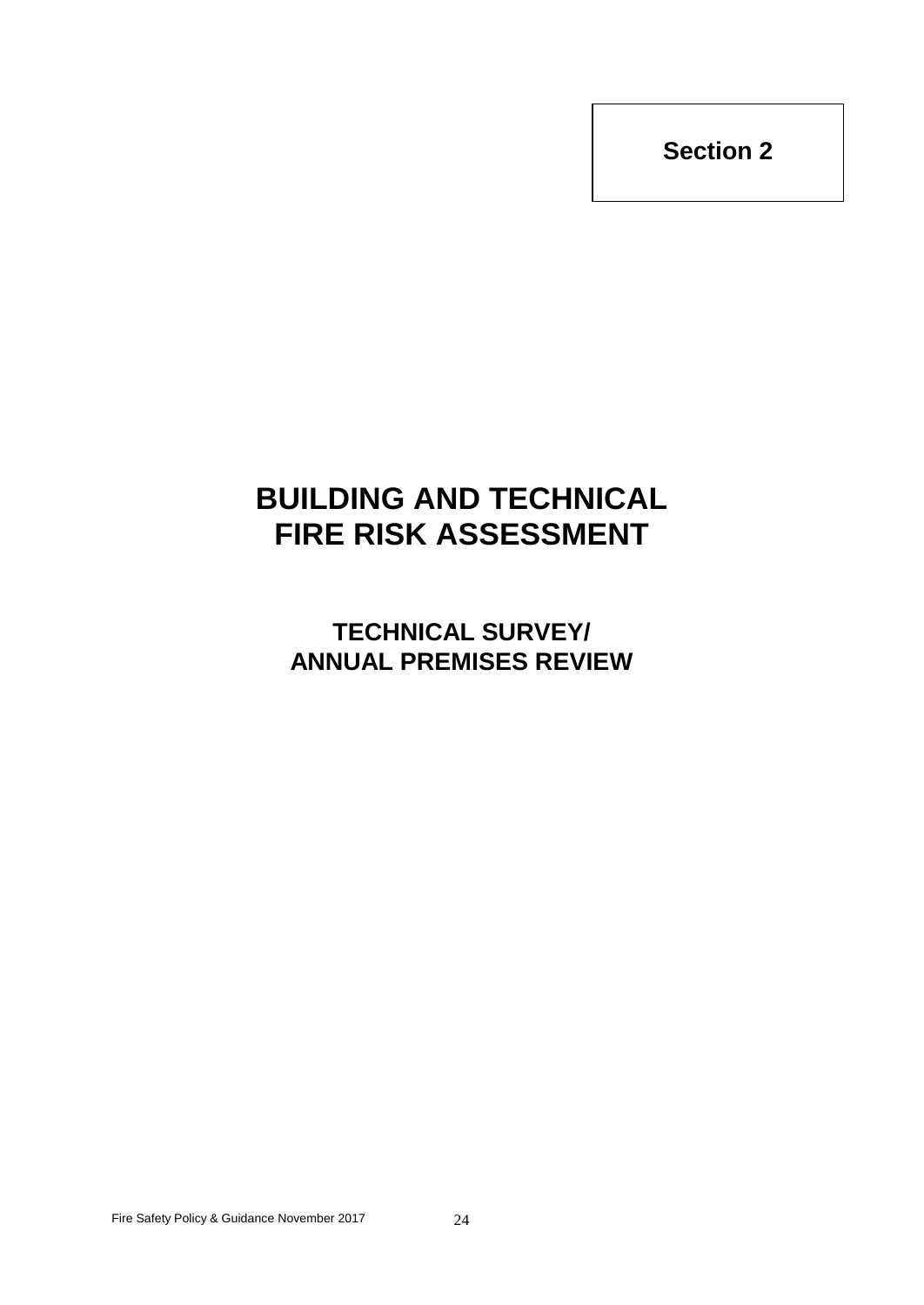# **DERBYSHIRE COUNTY COUNCIL**

**FIRE SAFETY LOG BOOK**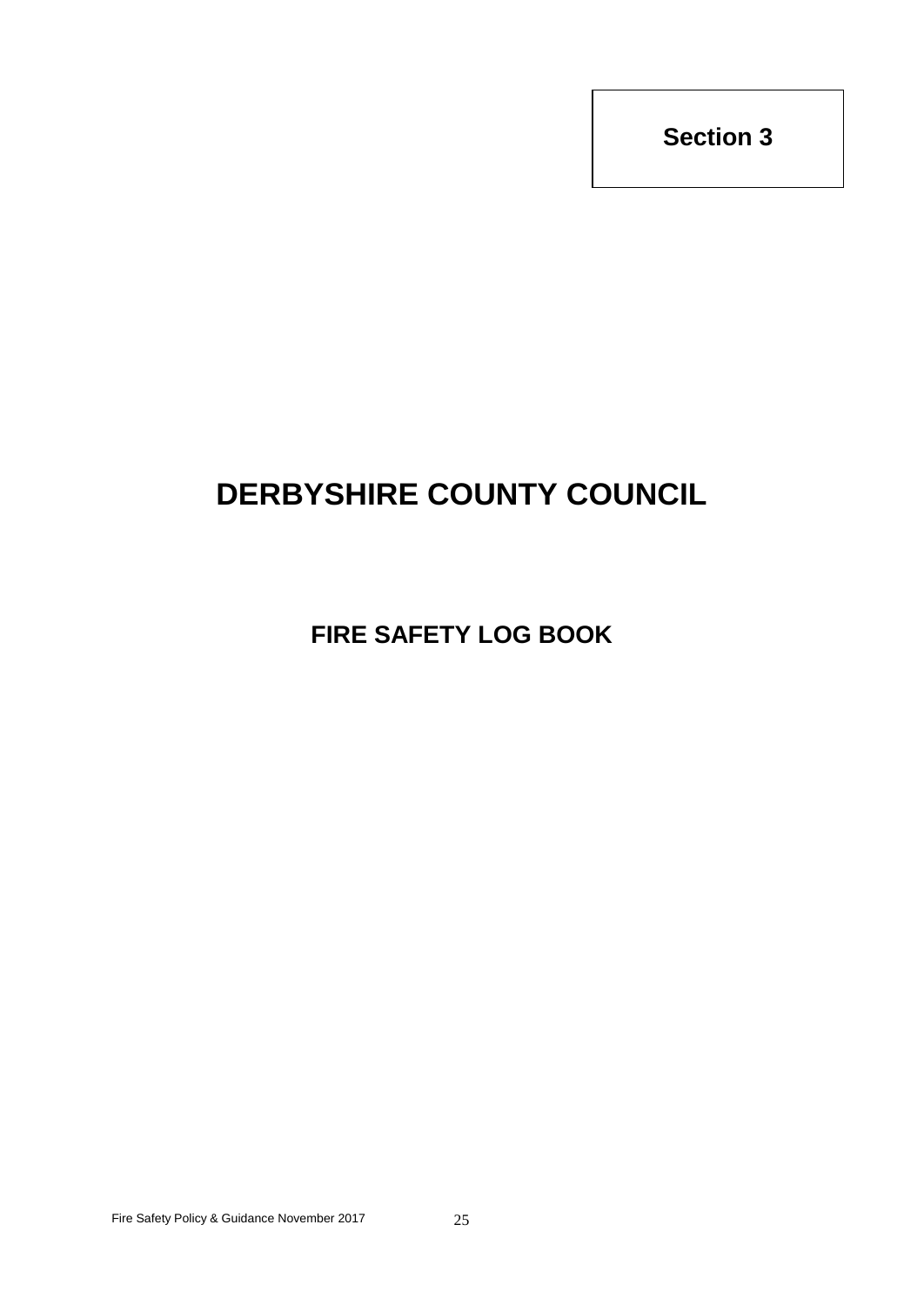# **CONTENTS**

#### **Item**

Guidance on Frequency of Fire Safety Systems inspection/ test procedures

Responsible Persons Record Sheet

Daily checklist

Weekly checklist

| Monthly checklist |  |  |  | Inspection of emergency escape routes |
|-------------------|--|--|--|---------------------------------------|
|-------------------|--|--|--|---------------------------------------|

- Monthly checklist Fire fighting equipment
- Monthly checklist Automatic Fire Detection
- Monthly checklist Emergency lighting

Once/twice yearly checklist - Fire Drill

Annual checklist - Fire Instruction/Training

Inspections by Fire Officers/ H&S Safety Consultant's Record Sheet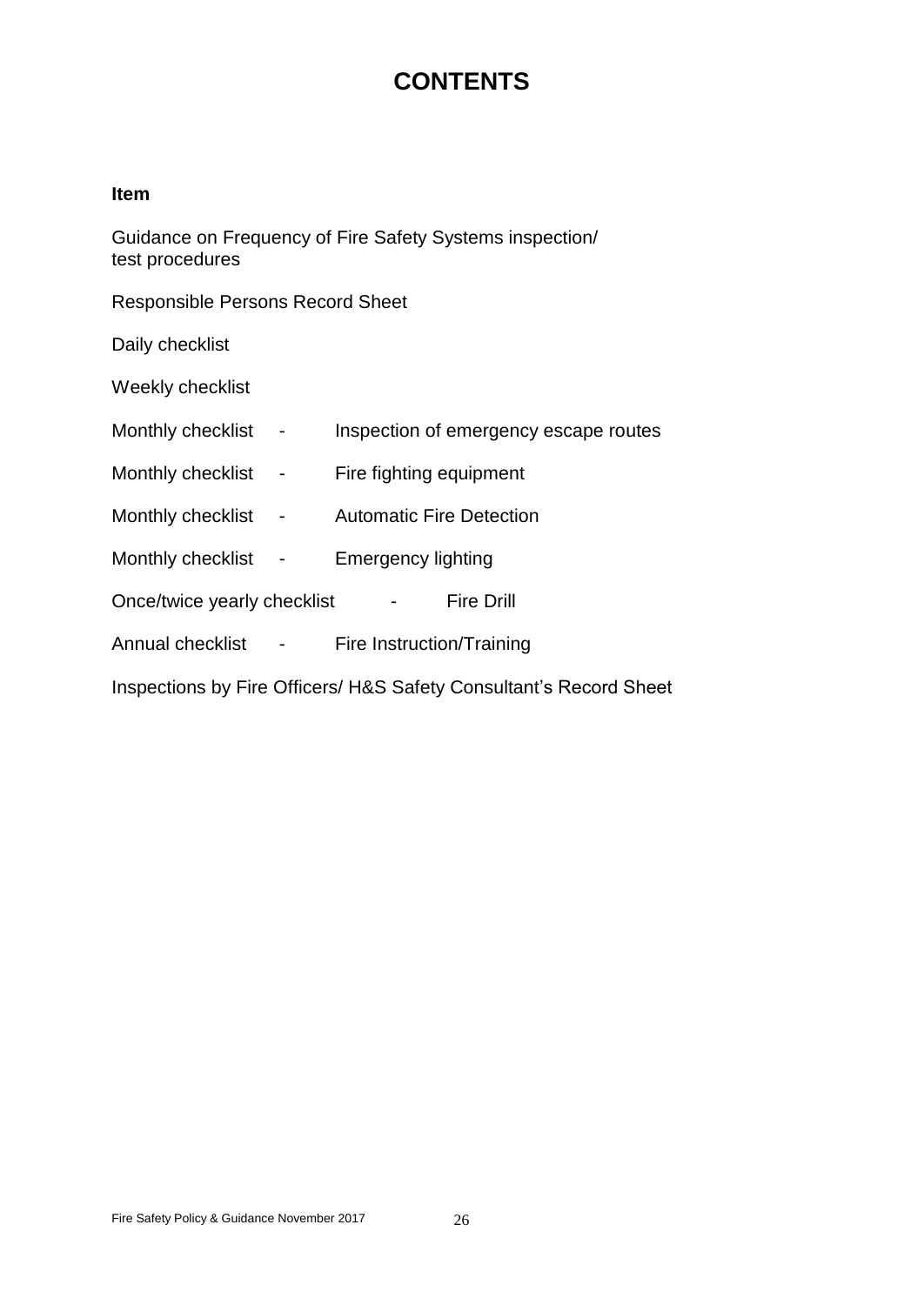### **Guidance on Frequency of Fire Safety Systems Inspection/Test Procedures**

The table below provides guidance on the recommended frequency of inspection and testing of the fire safety systems that may be in place within your establishment.

| <b>Fire Safety System</b>        | <b>Daily</b>                    | <b>Weekly</b>   | <b>Monthly</b>                      | <b>6 Monthly</b>           | <b>Annually</b> |
|----------------------------------|---------------------------------|-----------------|-------------------------------------|----------------------------|-----------------|
| <b>Emergency Escape</b><br>Route | Visual<br>Check<br>$\checkmark$ |                 | Visual<br>Inspection<br>✓           |                            |                 |
| Fire Alarm System                | Panel<br>Check<br>$\checkmark$  | Alarm Test<br>✓ |                                     |                            | ∕ *             |
| <b>Fire Fighting Equipment</b>   |                                 |                 | Visual<br>Inspection                |                            | ✓∗              |
| <b>Automatic Fire Detection</b>  |                                 |                 | Visual<br>Inspection                |                            | $\checkmark$ *  |
| <b>Emergency Lighting</b>        |                                 |                 | Test &<br>Visual<br>Inspection<br>✓ | <b>Residential</b><br>Only | $\star$         |
| <b>Fire Instruction/Drill</b>    |                                 |                 |                                     |                            | Refresher       |
| <b>Fire Risk Assessment</b>      |                                 |                 |                                     |                            | Review          |

\* Inspection/testing of the items should be carried out by a competent person. All test certificates/reports should be filed in Section 5.

**Note:** The frequency and type of inspection may vary dependent upon the systems in place and hazards identified within the establishment/workplace.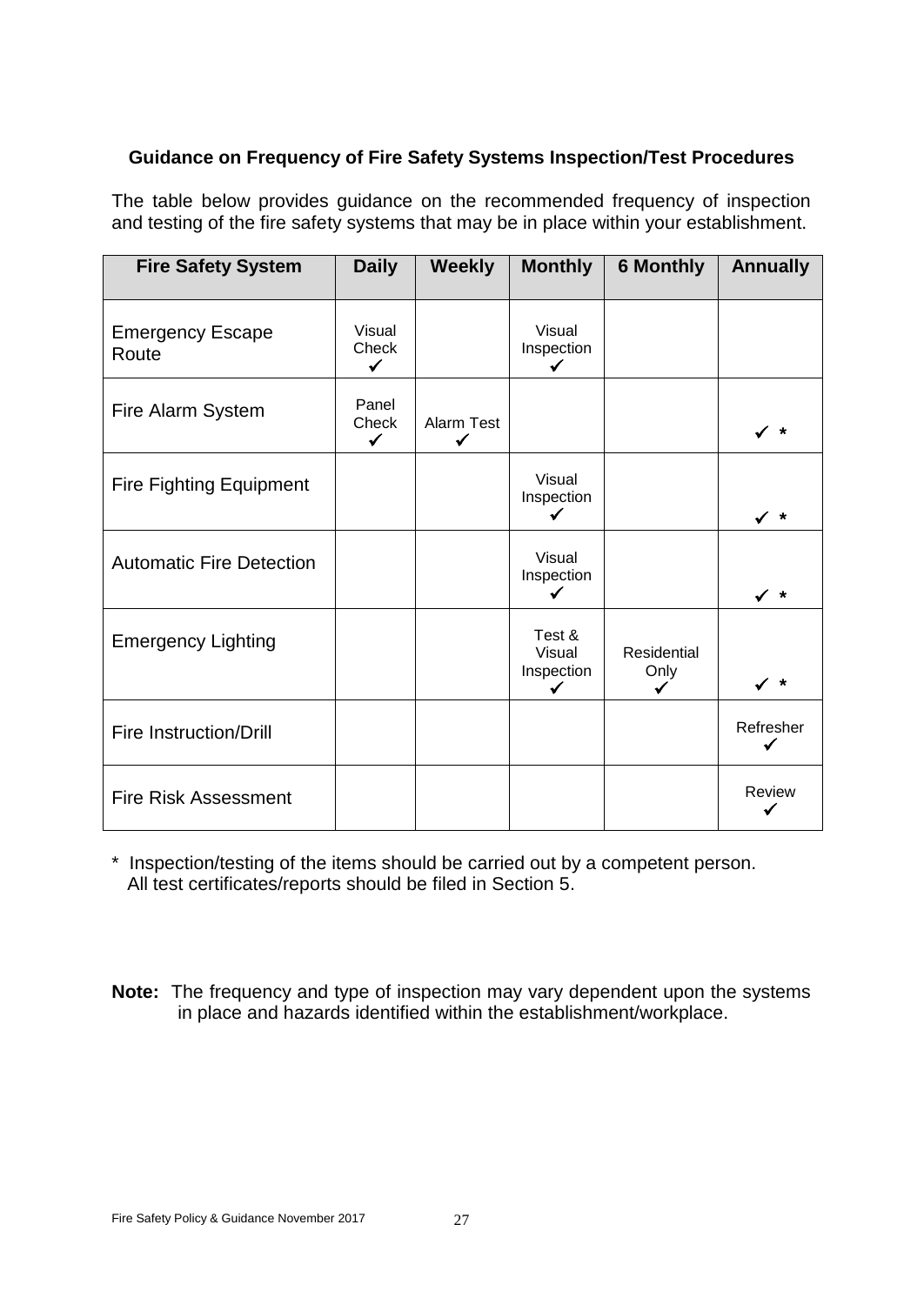# **RESPONSIBLE PERSONS**

Listed below are the names of the responsible persons and the nominated substitute in their absence to undertake the inspection/checks identified in the Fire Safety Log Book.

| Name/s | <b>Position</b> | Responsibility |
|--------|-----------------|----------------|
|        |                 |                |
|        |                 |                |
|        |                 |                |
|        |                 |                |
|        |                 |                |
|        |                 |                |
|        |                 |                |
|        |                 |                |
|        |                 |                |
|        |                 |                |
|        |                 |                |
|        |                 |                |
|        |                 |                |
|        |                 |                |
|        |                 |                |
|        |                 |                |
|        |                 |                |
|        |                 |                |
|        |                 |                |
|        |                 |                |
|        |                 |                |
|        |                 |                |
|        |                 |                |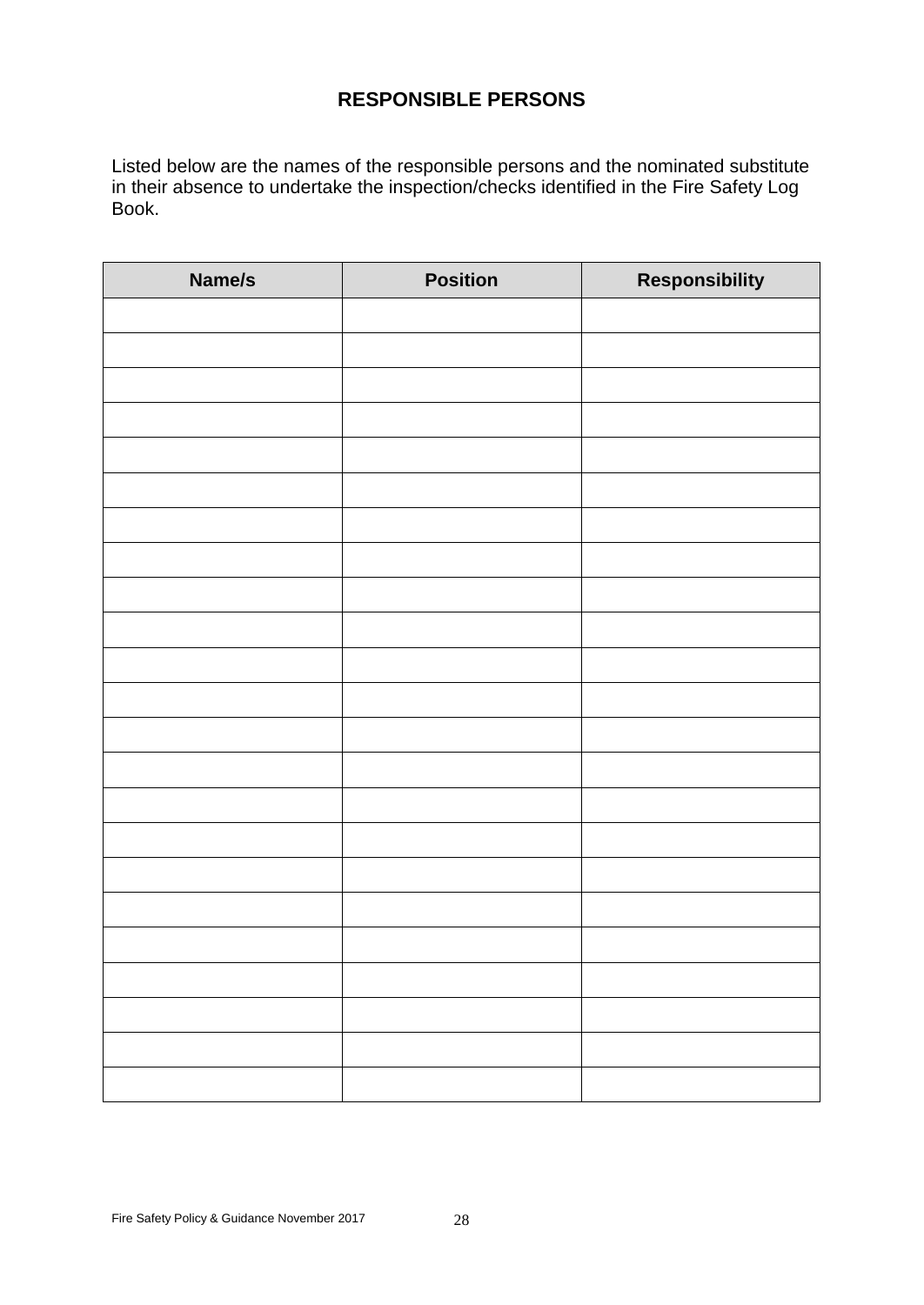# **DAILY CHECKLIST**

- Visually check that all escape routes are clear of obstructions and all final exit and emergency fire exit doors are available for use while ever the premises are occupied.
- Visually check the fire alarm panel for normal operation of the system.
- **If everything is ok sign the box against the day it was checked.** If a fault was found record this in the Faults Found/Action Taken box at the foot of this page.

| Week<br><b>Commencing</b> | <b>Mon</b> | Tue | Wed | Thur | Fri | <b>Sat</b> | Sun |
|---------------------------|------------|-----|-----|------|-----|------------|-----|
|                           |            |     |     |      |     |            |     |
|                           |            |     |     |      |     |            |     |
|                           |            |     |     |      |     |            |     |
|                           |            |     |     |      |     |            |     |
|                           |            |     |     |      |     |            |     |
|                           |            |     |     |      |     |            |     |
|                           |            |     |     |      |     |            |     |
|                           |            |     |     |      |     |            |     |
|                           |            |     |     |      |     |            |     |
|                           |            |     |     |      |     |            |     |
|                           |            |     |     |      |     |            |     |

| <b>Record of Faults Found and Action Taken to Rectify</b> |                                          |                                |                                         |  |
|-----------------------------------------------------------|------------------------------------------|--------------------------------|-----------------------------------------|--|
| Date fault found                                          | <b>Fault found by</b><br>(person's name) | <b>Description of</b><br>fault | <b>Action taken to</b><br>rectify fault |  |
|                                                           |                                          |                                |                                         |  |
|                                                           |                                          |                                |                                         |  |
|                                                           |                                          |                                |                                         |  |
|                                                           |                                          |                                |                                         |  |
|                                                           |                                          |                                |                                         |  |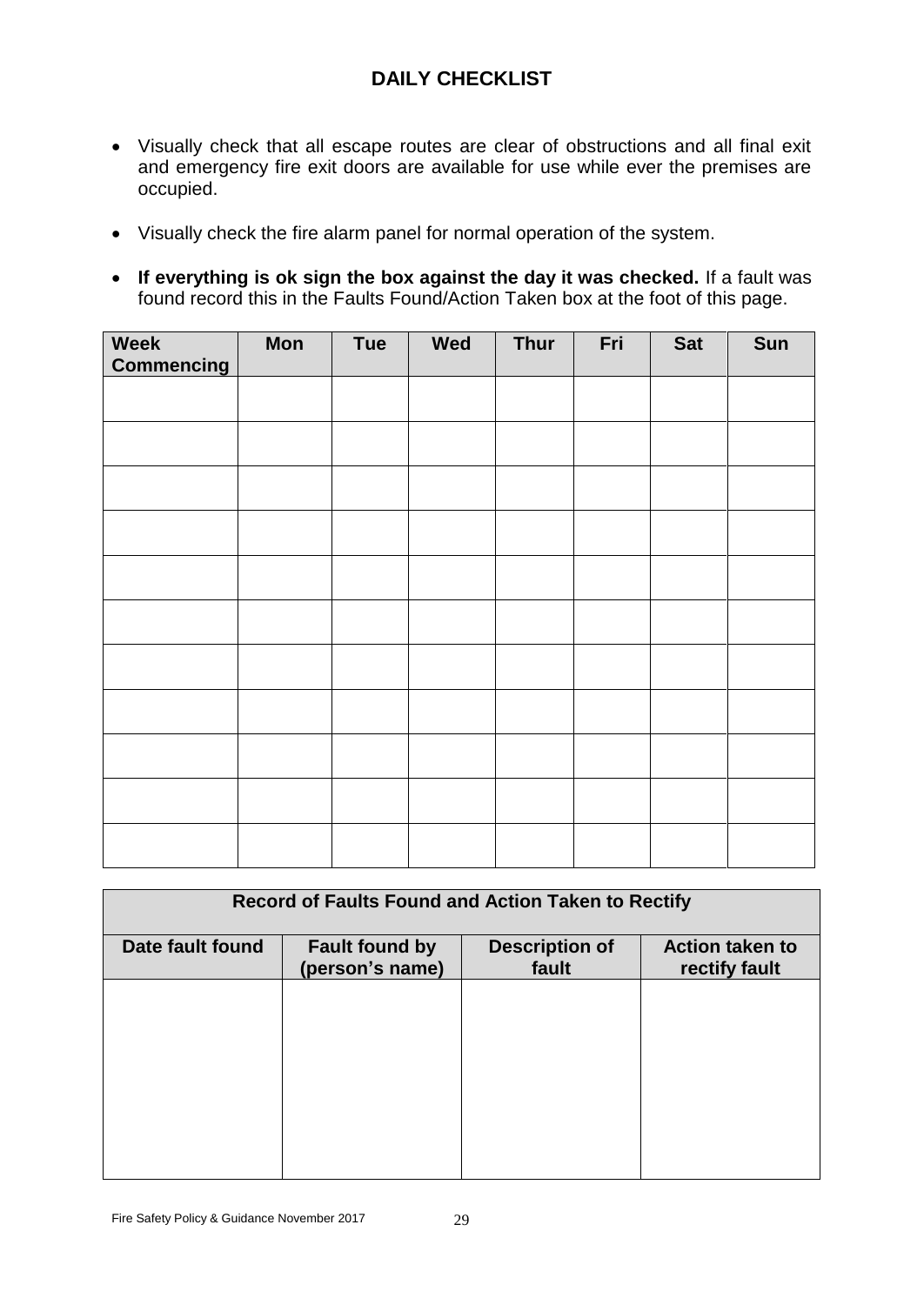# **WEEKLY CHECKLIST**

- Test the fire alarm system same day and time if possible to minimise confusion.
- The alarm should be tested at different call points on a rotational basis (number call points if necessary).
- All automatic 'hold-open' door systems should be checked to ensure they have been released and the door closes fully into the frame rebates.

| <b>Date</b> | <b>Call Point</b><br><b>Position</b> | <b>Tests and</b><br><b>Checks Carried</b><br>out by | <b>Faults Found</b> | <b>Action Taken</b> |
|-------------|--------------------------------------|-----------------------------------------------------|---------------------|---------------------|
|             |                                      |                                                     |                     |                     |
|             |                                      |                                                     |                     |                     |
|             |                                      |                                                     |                     |                     |
|             |                                      |                                                     |                     |                     |
|             |                                      |                                                     |                     |                     |
|             |                                      |                                                     |                     |                     |
|             |                                      |                                                     |                     |                     |
|             |                                      |                                                     |                     |                     |
|             |                                      |                                                     |                     |                     |
|             |                                      |                                                     |                     |                     |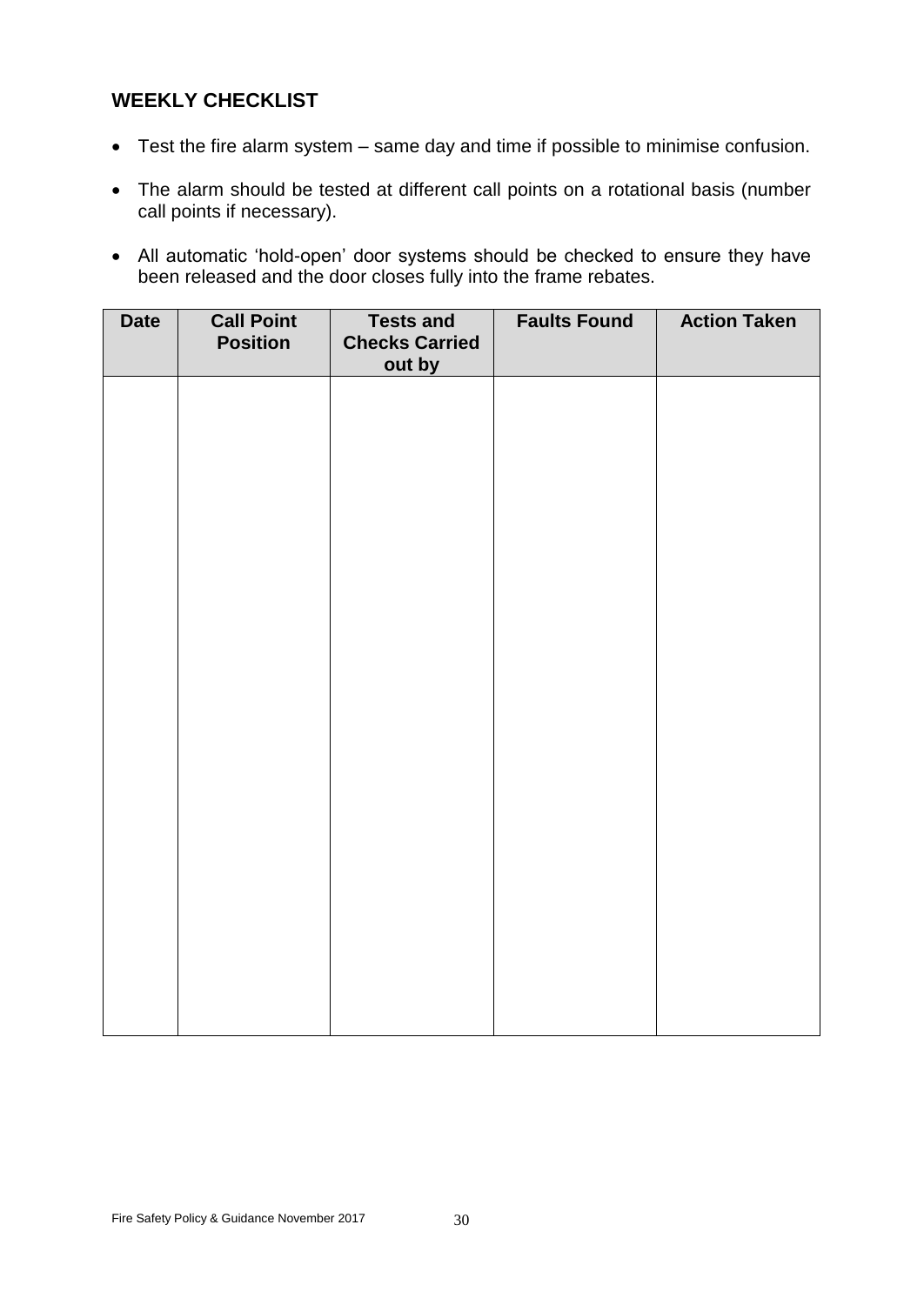### **Inspection of Emergency Escape Routes**

- Inspect all emergency escape routes paying particular attention to:
	-
	-
	- Condition of steps/stairs Tripping/slipping hazards
	- $\bullet$  Fire door self-closing devices
	- Obstructions Exit route signs
	- Lighting **•** Fire notices
		-
		-

| <b>Date</b> | <b>Inspected By</b> | <b>Faults Found</b> | <b>Action Taken</b> |
|-------------|---------------------|---------------------|---------------------|
|             |                     |                     |                     |
|             |                     |                     |                     |
|             |                     |                     |                     |
|             |                     |                     |                     |
|             |                     |                     |                     |
|             |                     |                     |                     |
|             |                     |                     |                     |
|             |                     |                     |                     |
|             |                     |                     |                     |
|             |                     |                     |                     |
|             |                     |                     |                     |
|             |                     |                     |                     |
|             |                     |                     |                     |
|             |                     |                     |                     |
|             |                     |                     |                     |
|             |                     |                     |                     |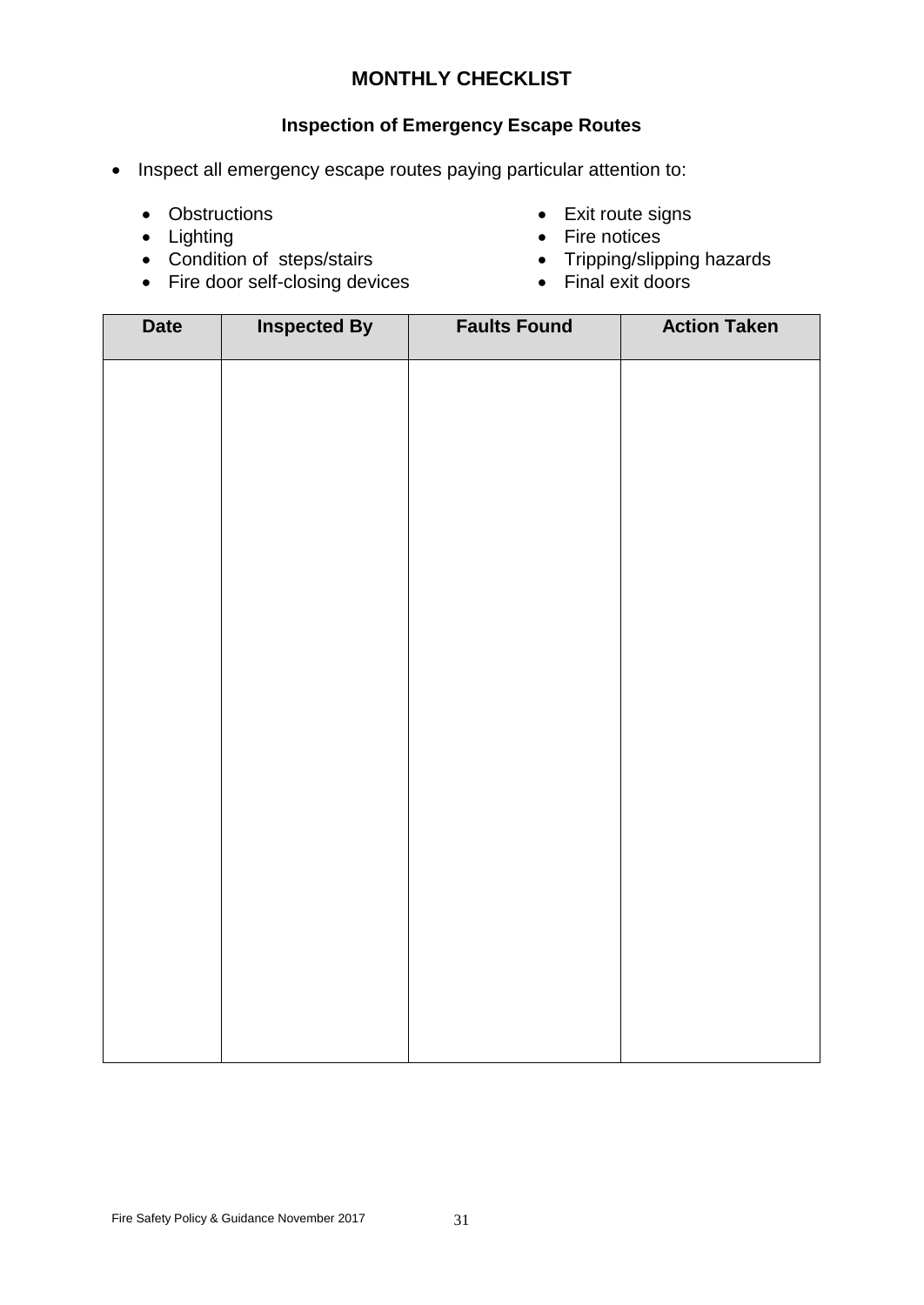### **Fire Fighting Equipment**

- Visually inspect fire extinguishers to ensure they are in the correct location and have not been discharged or suffered obvious damage.
- Check hose reels for leaks and correct operation.
- Check fire blankets to ensure they are in correct location and not suffered obvious damage.

| <b>Date</b> | <b>Inspected By</b> | <b>Faults Found</b> | <b>Action Taken</b> |
|-------------|---------------------|---------------------|---------------------|
|             |                     |                     |                     |
|             |                     |                     |                     |
|             |                     |                     |                     |
|             |                     |                     |                     |
|             |                     |                     |                     |
|             |                     |                     |                     |
|             |                     |                     |                     |
|             |                     |                     |                     |
|             |                     |                     |                     |
|             |                     |                     |                     |
|             |                     |                     |                     |
|             |                     |                     |                     |
|             |                     |                     |                     |
|             |                     |                     |                     |

**No. of Extinguishers: No. of Hose Reels: No. of Fire Blankets:**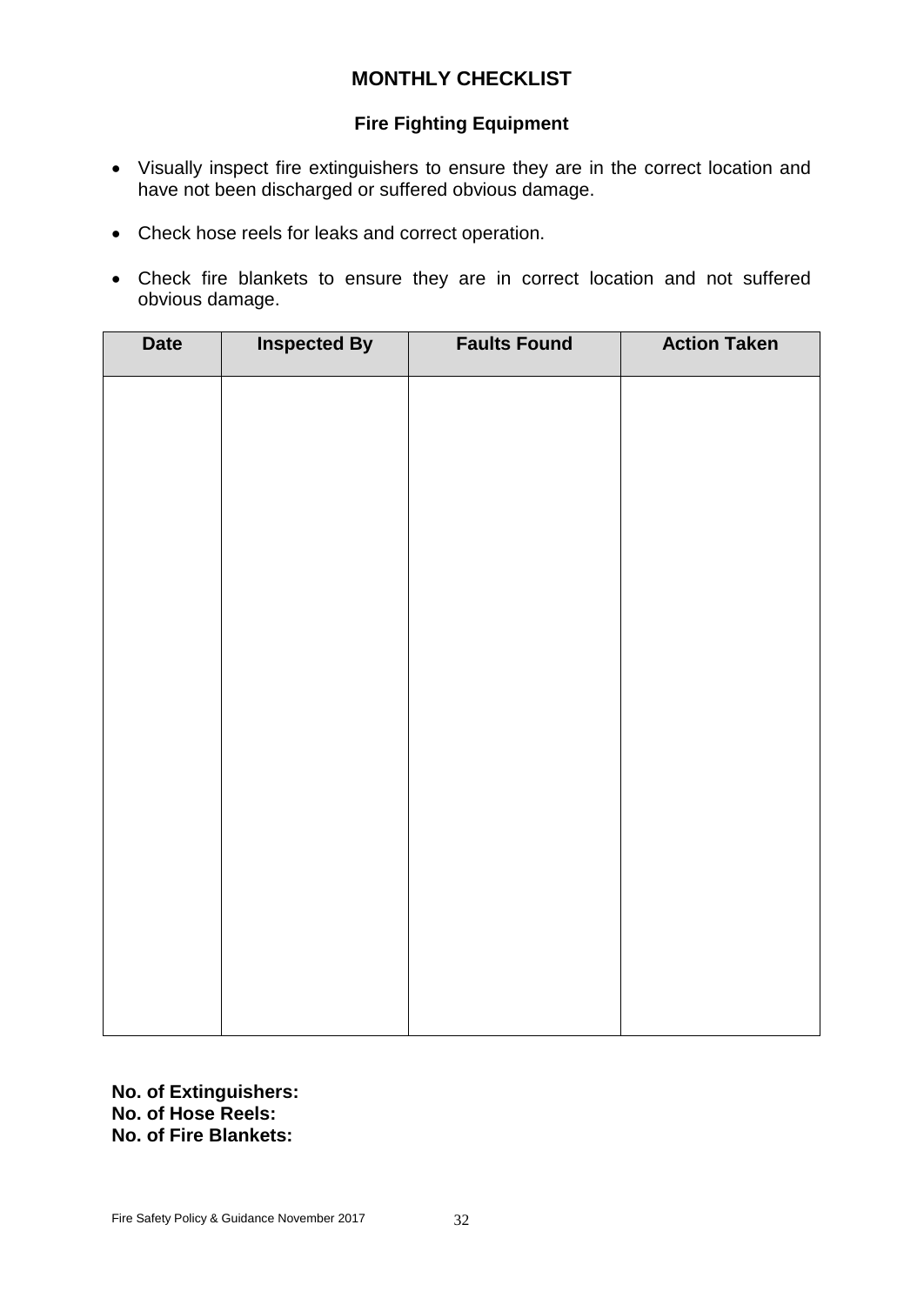### **Automatic Fire Detection**

• Inspect smoke and heat detectors for damage, unusual accumulations of dirt, heavy coats of paint and other conditions likely to interfere with the correct operation of the detector

| <b>Date</b> | <b>Inspected By</b> | <b>Faults Found</b> | <b>Action Taken</b> |
|-------------|---------------------|---------------------|---------------------|
|             |                     |                     |                     |
|             |                     |                     |                     |
|             |                     |                     |                     |
|             |                     |                     |                     |
|             |                     |                     |                     |
|             |                     |                     |                     |
|             |                     |                     |                     |
|             |                     |                     |                     |
|             |                     |                     |                     |
|             |                     |                     |                     |
|             |                     |                     |                     |
|             |                     |                     |                     |
|             |                     |                     |                     |
|             |                     |                     |                     |
|             |                     |                     |                     |
|             |                     |                     |                     |

#### **Total Number of Detectors: Of which:**

#### **Number are Smoke Detectors: Number are Heat Detectors:**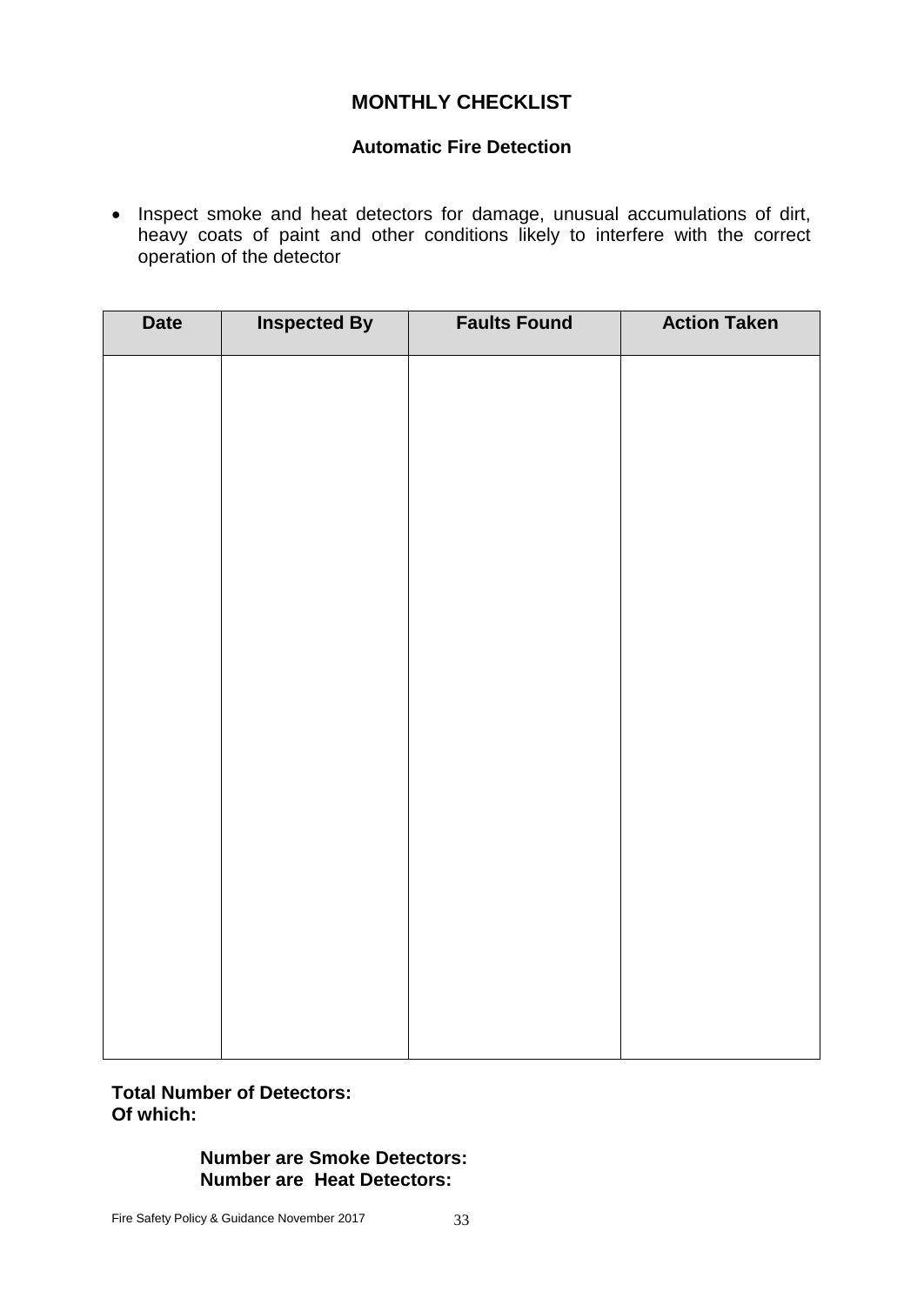# **Emergency Lighting**

- Test the emergency escape lighting by simulating failure of the normal lighting supply.
- Check all emergency lights are operating.

| <b>Date</b> | <b>Checked By</b> | <b>Faults Found</b> | <b>Action Taken</b> |
|-------------|-------------------|---------------------|---------------------|
|             |                   |                     |                     |
|             |                   |                     |                     |
|             |                   |                     |                     |
|             |                   |                     |                     |
|             |                   |                     |                     |
|             |                   |                     |                     |
|             |                   |                     |                     |
|             |                   |                     |                     |
|             |                   |                     |                     |
|             |                   |                     |                     |
|             |                   |                     |                     |
|             |                   |                     |                     |
|             |                   |                     |                     |
|             |                   |                     |                     |
|             |                   |                     |                     |
|             |                   |                     |                     |
|             |                   |                     |                     |
|             |                   |                     |                     |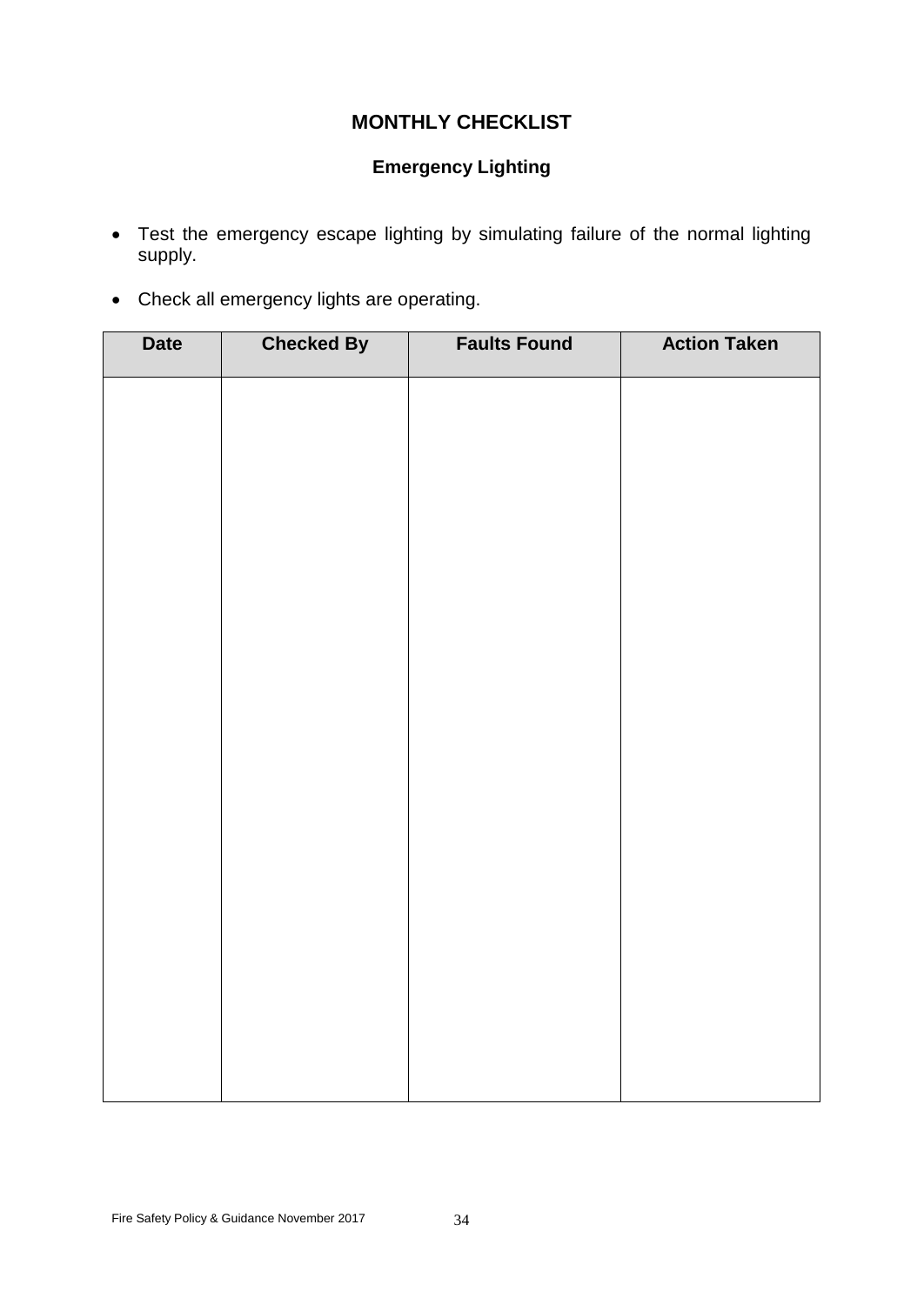# **ONCE/TWICE YEARLY CHECKLIST**

#### **Fire Drill**

 At least annually, a fire drill should be conducted to simulate fire conditions, eg one escape route should be obstructed. No advance warning should be given other than to specific staff for the purposes of safety. In residential establishments, clearly the well-being of residents is vital and it may not therefore be possible to involve all residents for reasons of sickness of disability. Similarly, some staff may need to be excluded to care for any residents not taking part in the drill. However, careful timing of the exercise should minimize this problem. In the event of a real fire **ALL** residents may have to be evacuated. Suitable staff instruction must be given as to how the evacuation of poorly residents is to take place.

#### **Do not call the Fire and Rescue Service for the purposes of a drill – it is an offence.**

| <b>Date</b> | <b>Time</b><br><b>Taken to</b> |              | <b>Roll Call Number</b> |                 | <b>Record of Exclusions</b> |                  |        |
|-------------|--------------------------------|--------------|-------------------------|-----------------|-----------------------------|------------------|--------|
|             | <b>Evacuate</b>                | <b>Staff</b> | <b>Residents</b>        | <b>Visitors</b> | <b>Staff</b>                | <b>Residents</b> | Reason |
|             |                                |              |                         |                 |                             | <b>Names</b>     |        |
|             |                                |              |                         |                 |                             |                  |        |
|             |                                |              |                         |                 |                             |                  |        |
|             |                                |              |                         |                 |                             |                  |        |
|             |                                |              |                         |                 |                             |                  |        |
|             |                                |              |                         |                 |                             |                  |        |
|             |                                |              |                         |                 |                             |                  |        |
|             |                                |              |                         |                 |                             |                  |        |
|             |                                |              |                         |                 |                             |                  |        |
|             |                                |              |                         |                 |                             |                  |        |
|             |                                |              |                         |                 |                             |                  |        |
|             |                                |              |                         |                 |                             |                  |        |
|             |                                |              |                         |                 |                             |                  |        |
|             |                                |              |                         |                 |                             |                  |        |
|             |                                |              |                         |                 |                             |                  |        |
|             |                                |              |                         |                 |                             |                  |        |
|             |                                |              |                         |                 |                             |                  |        |
|             |                                |              |                         |                 |                             |                  |        |
|             |                                |              |                         |                 |                             |                  |        |
|             |                                |              |                         |                 |                             |                  |        |
|             |                                |              |                         |                 |                             |                  |        |
|             |                                |              |                         |                 |                             |                  |        |
|             |                                |              |                         |                 |                             |                  |        |
|             |                                |              |                         |                 |                             |                  |        |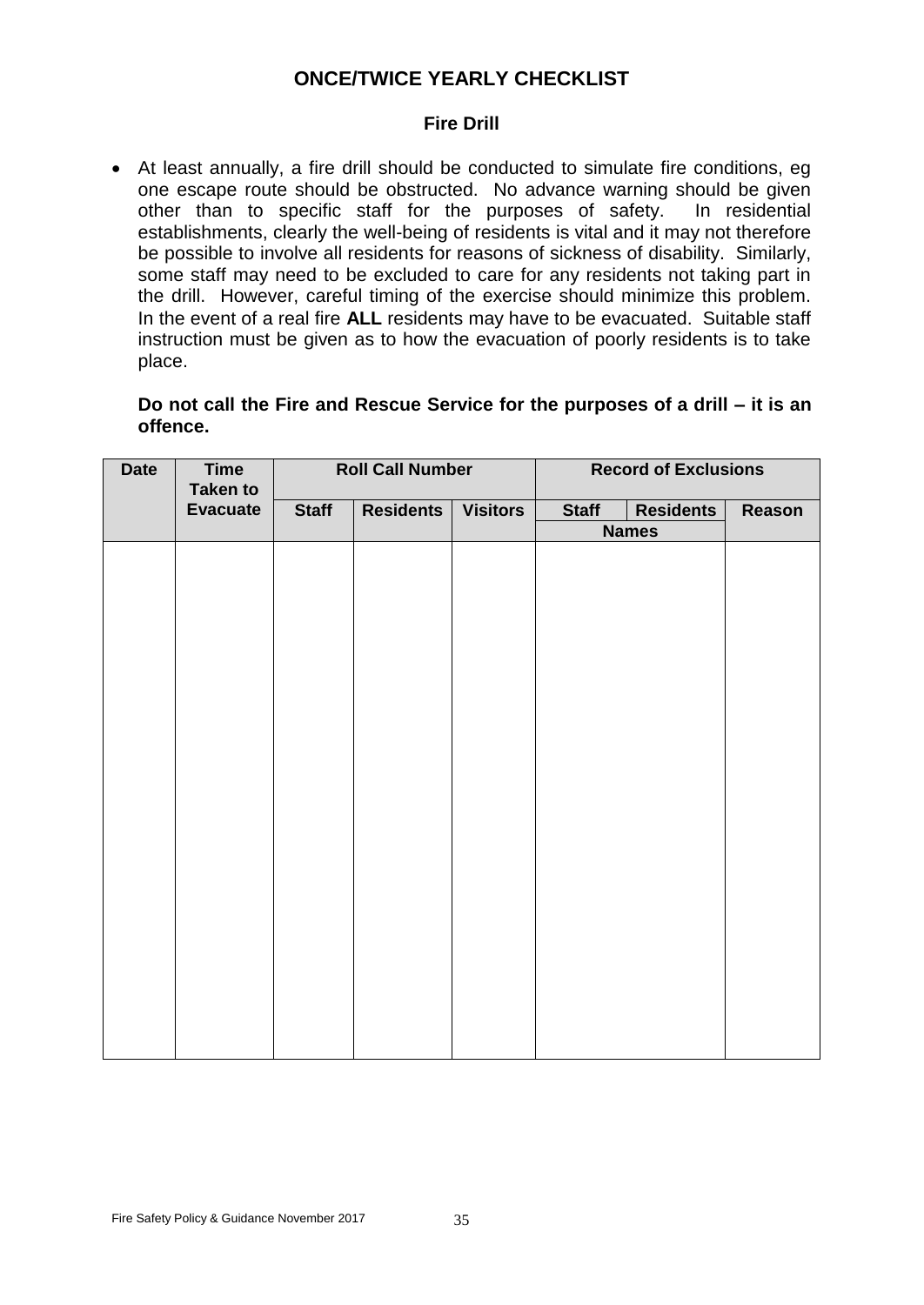# **ANNUAL CHECKLIST**

### **Fire Instructions/Training**

- All Employees should receive instruction and/or training in respect of the following:
	- Action taken on discovering a fire
	- Action taken on hearing the fire alarm
	- Raising the alarm
	- **•** Calling the Fire & Rescue Service
	- Operation and use of fire extinguishers/fire fighting equipment
	- **Emergency evacuation routes**
	- Location of assembly points
- All new Employees must be instructed on fire precautions and procedures as part of their induction on their first day in post.
- Specific Employees with additional duties for fire safety eg Fire Wardens, may require additional training.

*See next page for Record Sheet*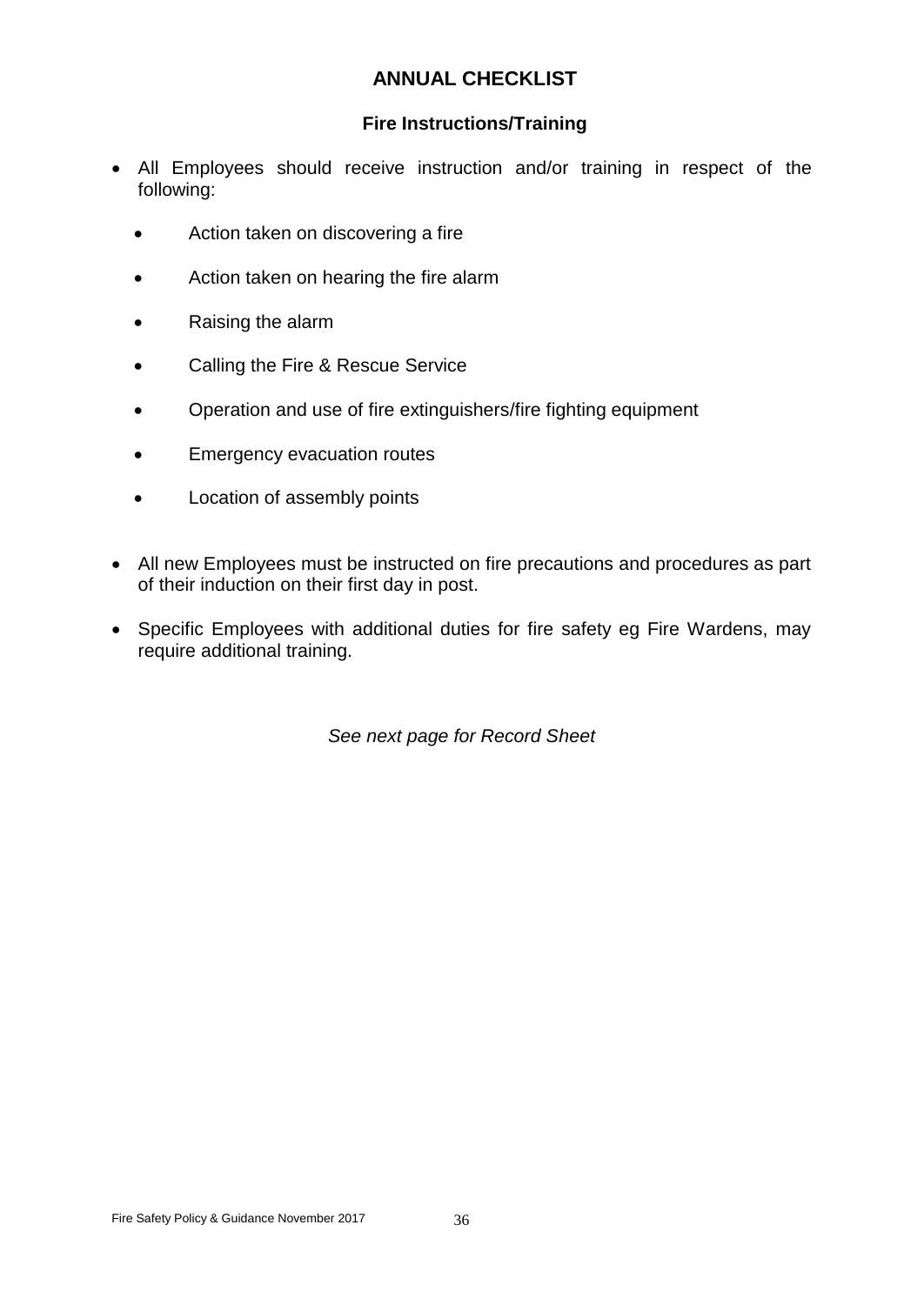# **EMPLOYEE FIRE TRAINING RECORD**

| <b>Employee Name</b> | <b>Instruction/Training</b> | <b>Date</b> | <b>Refresher Date</b> |
|----------------------|-----------------------------|-------------|-----------------------|
|                      |                             |             |                       |
|                      |                             |             |                       |
|                      |                             |             |                       |
|                      |                             |             |                       |
|                      |                             |             |                       |
|                      |                             |             |                       |
|                      |                             |             |                       |
|                      |                             |             |                       |
|                      |                             |             |                       |
|                      |                             |             |                       |
|                      |                             |             |                       |
|                      |                             |             |                       |
|                      |                             |             |                       |
|                      |                             |             |                       |
|                      |                             |             |                       |
|                      |                             |             |                       |
|                      |                             |             |                       |
|                      |                             |             |                       |
|                      |                             |             |                       |
|                      |                             |             |                       |
|                      |                             |             |                       |
|                      |                             |             |                       |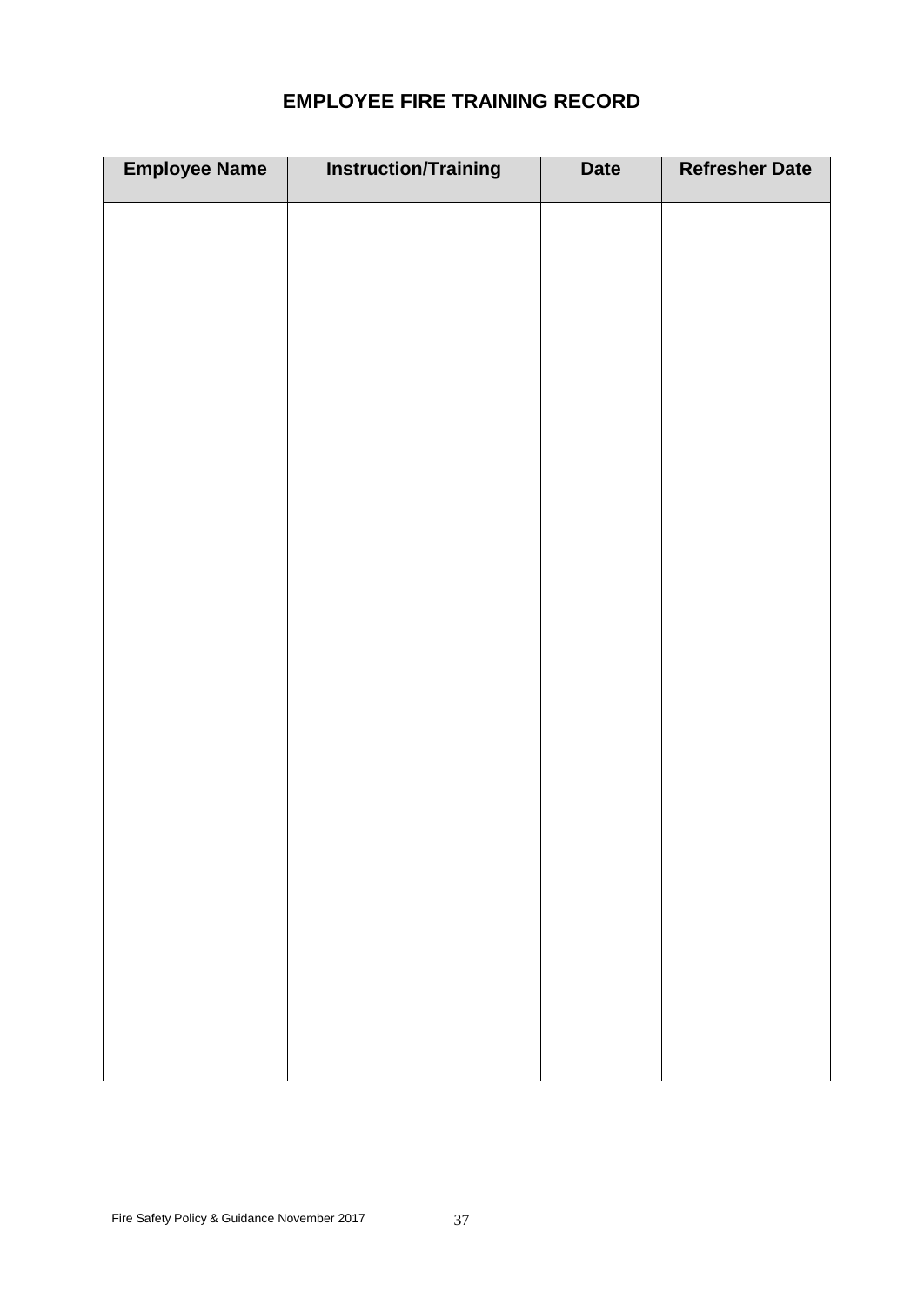# **RECORD SHEET**

# **Inspections made by Fire Safety Officers or H&S Consultants**

| <b>Date</b> | Name of person<br>undertaking<br>inspection | <b>Department</b> | <b>Reason for Inspection</b> |
|-------------|---------------------------------------------|-------------------|------------------------------|
|             |                                             |                   |                              |
|             |                                             |                   |                              |
|             |                                             |                   |                              |
|             |                                             |                   |                              |
|             |                                             |                   |                              |
|             |                                             |                   |                              |
|             |                                             |                   |                              |
|             |                                             |                   |                              |
|             |                                             |                   |                              |
|             |                                             |                   |                              |
|             |                                             |                   |                              |
|             |                                             |                   |                              |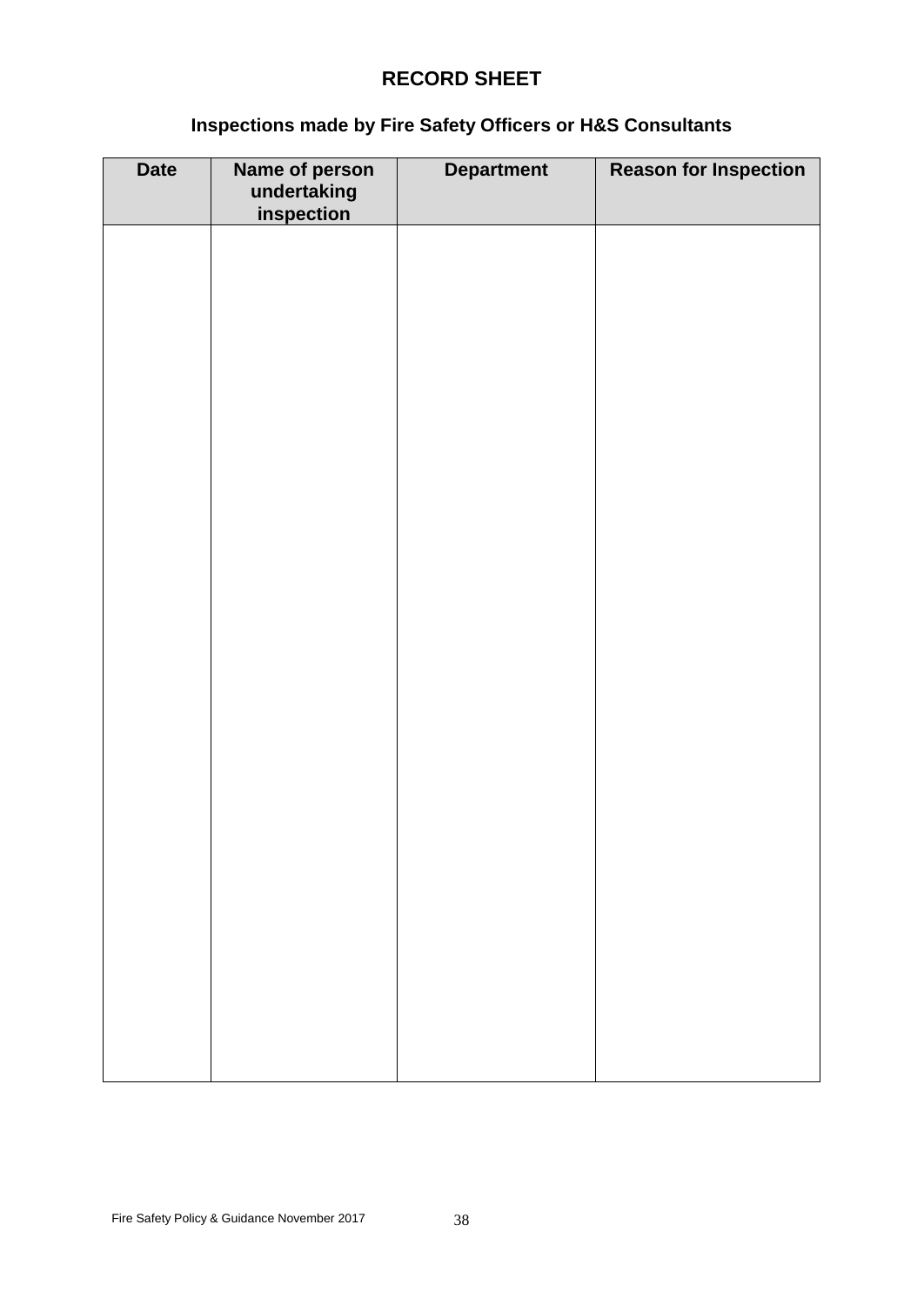# **FIRE EVACUATION PROCEDURES**

**Establishment**

**Name:**

**Address:**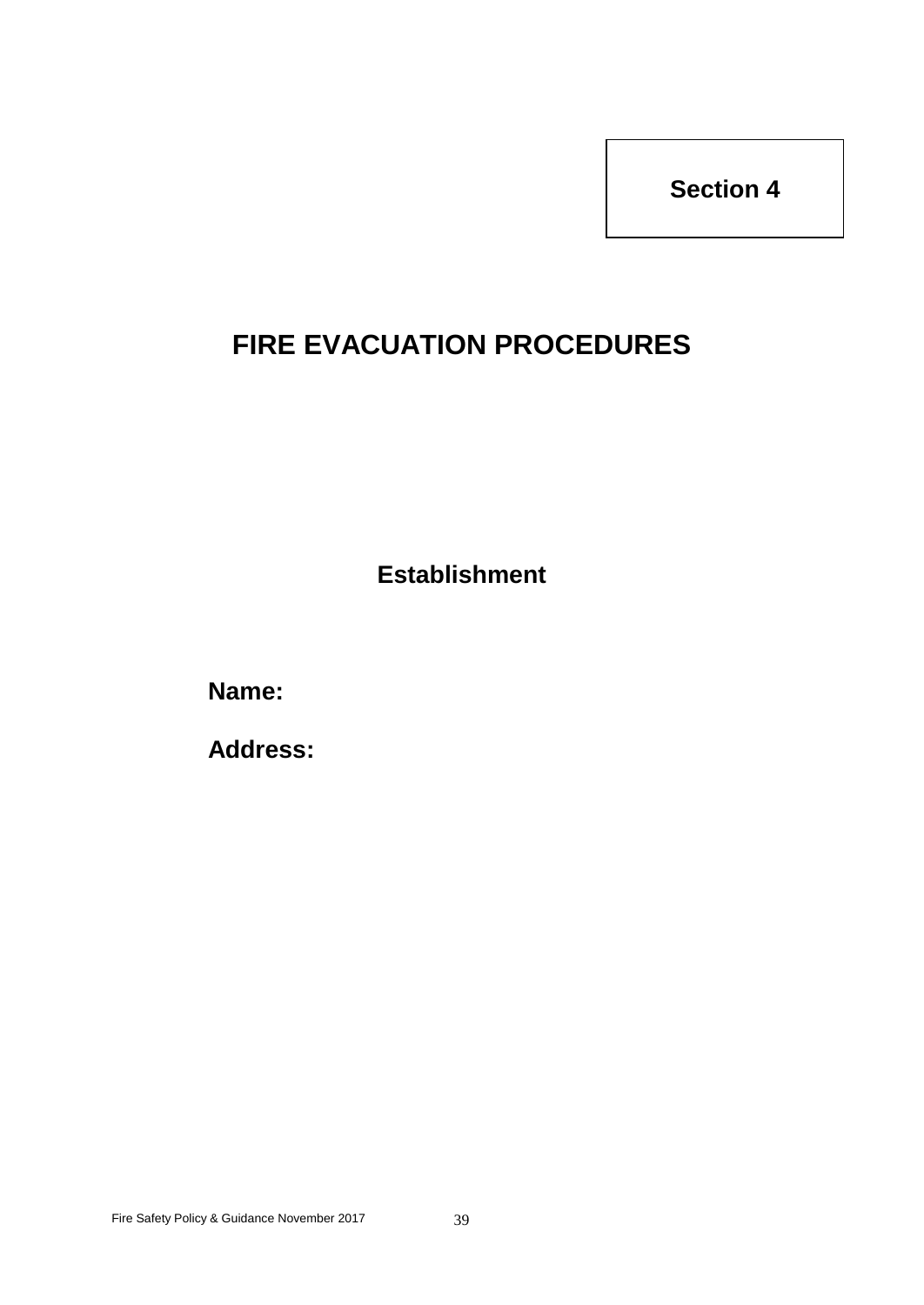# **TEST CERTIFICATES**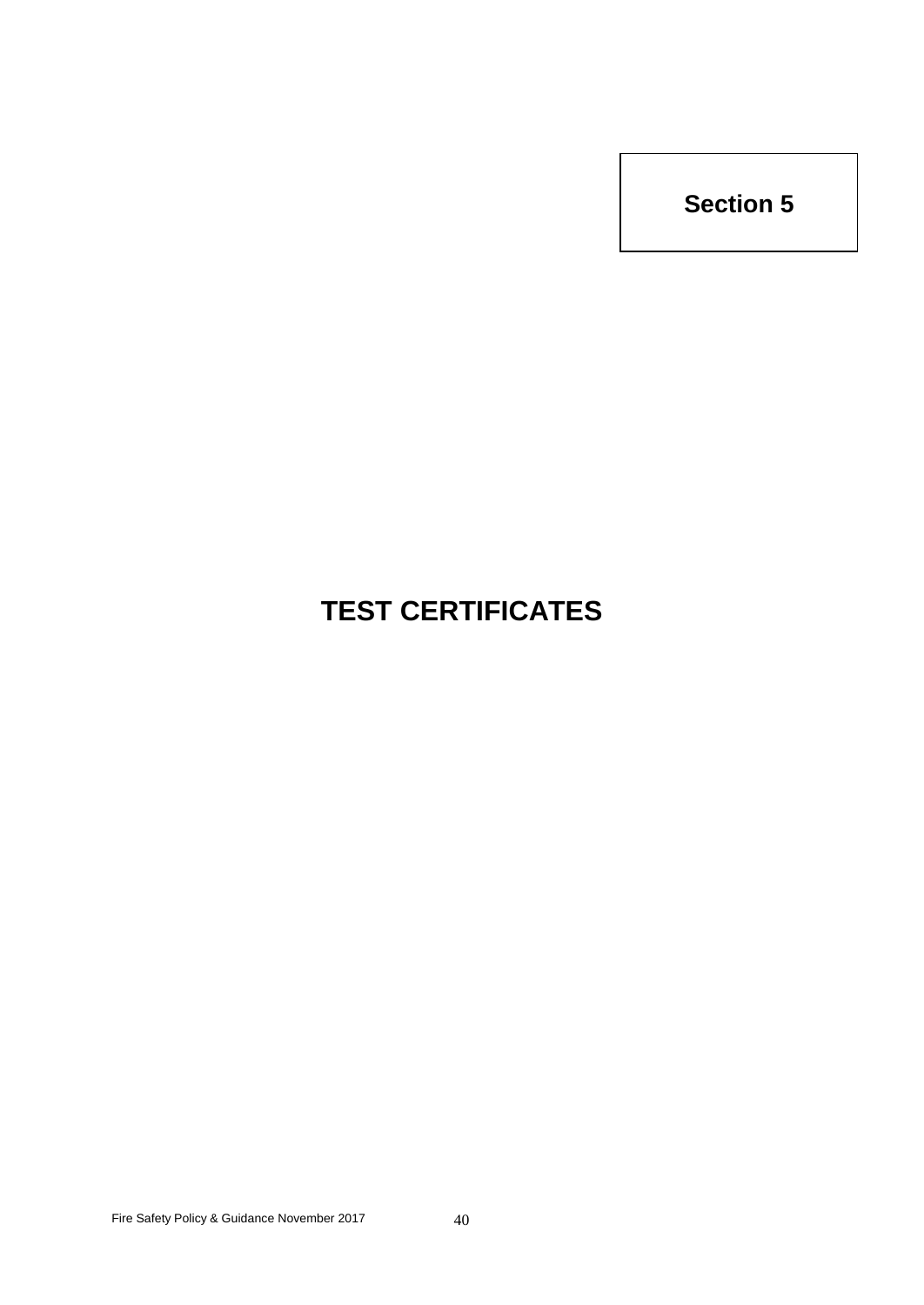# **SUPPORTING FIRE SAFETY MANAGEMENT DOCUMENTS**